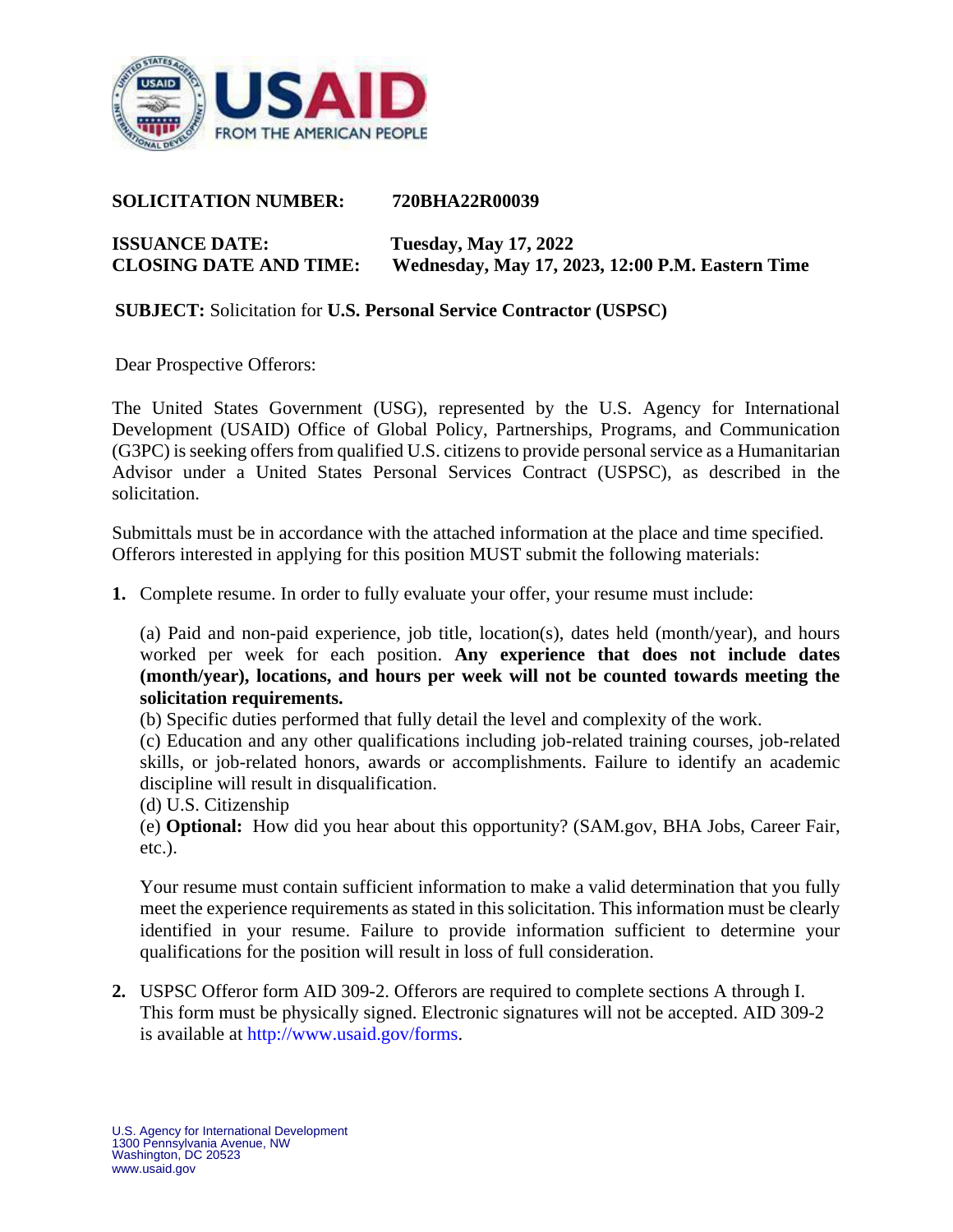### **NOTE REGARDING ENSURING ADEQUATE COVID-19 SAFETY PROTOCOLS FOR FEDERAL CONTRACTORS**

The contractor will be required to show proof that the contractor is fully vaccinated against COVID-19 on or before the first date of onboarding, or submit an approved reasonable accommodation to the CO. If the contractor does not meet this requirement the contract may be terminated.

### **NOTE REGARDING DATA UNIVERSAL NUMBERING SYSTEM (UEI) NUMBERS AND THE SYSTEM FOR AWARD MANAGEMENT**

All USPSCs with a place of performance in the United States are required to have a Unique Entity Identifier (UEI) number and be registered in the System for Award Management (SAM) database prior to receiving an award. You will be disqualified if you either fail to comply with this requirement or if your name appears on the excluded parties list. The selectee will be provided with guidance regarding this registration

NOTE: As of March 28, 2018, all new SAM.gov entity registrations will now require a signed notarized letter identifying the authorized Entity administrator for the entity associated with the UEI number. Additional information on the format of the notarized letter and where to submit can be found via the below Federal Service Desk link:

[https://www.fsd.gov/fsd-gov/answer.do?sysparm\\_kbid=d2e67885db0d5f00b3257d321f96194b&](https://www.fsd.gov/fsd-gov/answer.do?sysparm_kbid=d2e67885db0d5f00b3257d321f96194b&) sysparm\_search=kb0013183

Instructions to obtain a UEI can be found via th[e](https://www.fsd.gov/gsafsd_sp?id=kb_article_view&sysparm_article=KB0050039&sys_kb_id=52b5053e1bee8d54937fa64ce54bcbb3&spa=1) [SAM.gov](https://www.fsd.gov/gsafsd_sp?id=kb_article_view&sysparm_article=KB0050039&sys_kb_id=52b5053e1bee8d54937fa64ce54bcbb3&spa=1) link

Offerors can expect to receive a confirmation email when offer materials have been received. Offerors should retain for their records copies of all enclosures which accompany their offers. Your complete resume must be emailed to:

#### **G3PC Recruitment Team**

E-Mail Address: [BHA.G3PCRecruitment@usaid.gov](mailto:BHA.G3PCRecruitment@usaid.gov) Website: [www.BHAjobs.net](http://www.bhajobs.net/)

Any questions on this solicitation may be directed to the G3PC Recruitment Team via the information provided above.

Sincerely,

Digitally signed by Sonja Stroud-Gooden Date: 2022.05.12 12:44:40 -04'00'

Sonja Stroud-Gooden Contracting Officer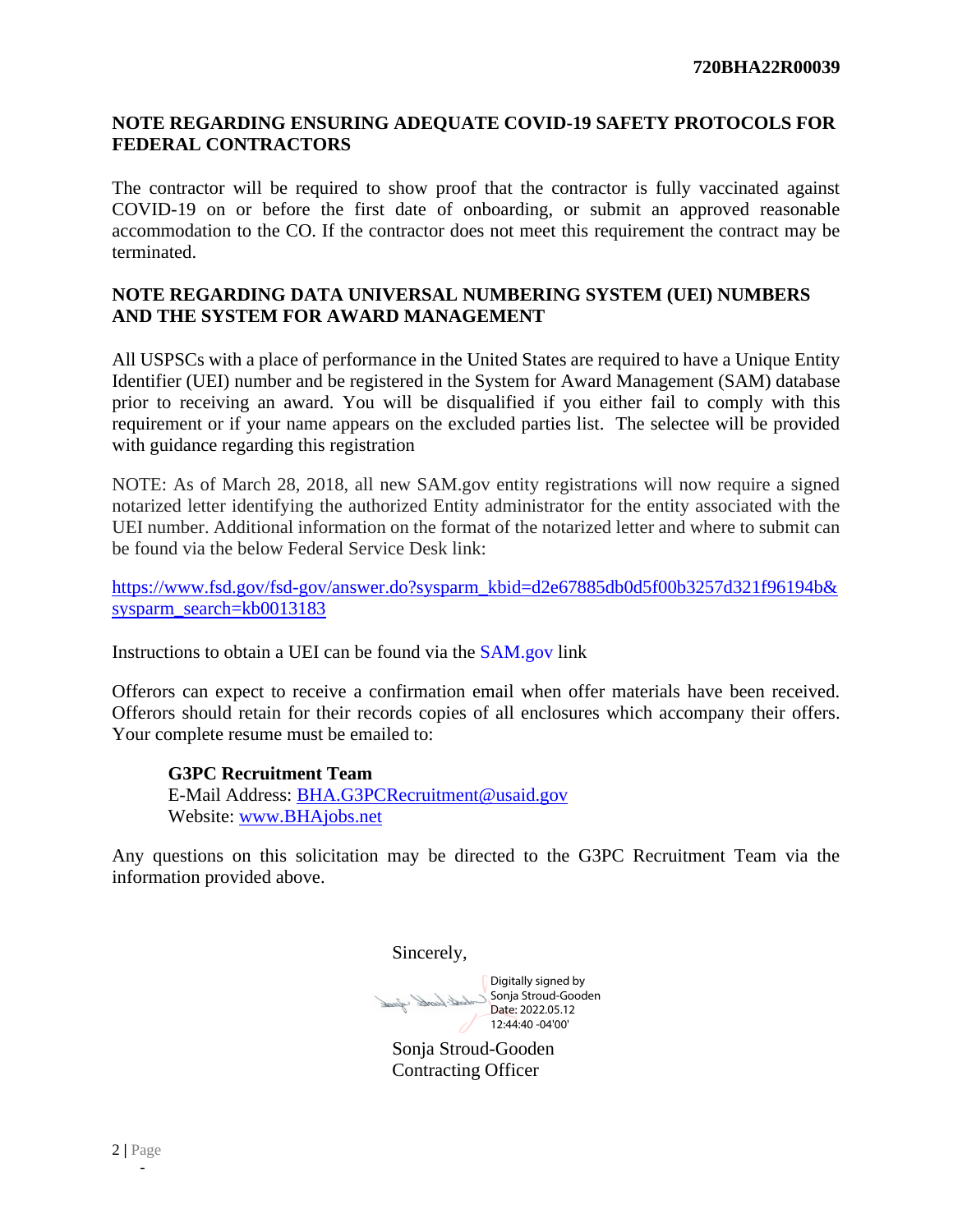### **I. GENERAL INFORMATION**

#### **1. SOLICITATION NO.:** 720BHA22R00039

**2. ISSUANCE DATE:** Tuesday, May 17, 2022

### **3. CLOSING DATE AND TIME FOR RECEIPT OF OFFERS: Wednesday, May 17, 2023**, 12:00 P.M. Eastern Time

This solicitation is open and continuous until Wednesday, May 17, 2023. The following are the closing dates for each review period:

> Monday, June 27, 2022, 12:00 P.M. Eastern Time Wednesday, December 7, 2022, 12:00 P.M. Eastern Time Wednesday, May 17, 2023, 12:00 P.M. Eastern Time

Offerors not selected during a previous review period must reapply in order to be considered for positions available in subsequent review periods. A review period may be canceled at **G3PC's discretion**.

- **4. POINT OF CONTACT:** G3PC Recruitment Team, **BHA.G3PCRecruitment@usaid.gov**
- **5. POSITION TITLE:** Humanitarian Advisor
- **6. MARKET VALUE: \$106,823 - \$138,868** equivalent to **GS-13** (includes locality pay)

**Salaries over and above the top of the pay range will not be entertained or negotiated.**

- **7. PERIOD OF PERFORMANCE:** Five (5) years
- **8. PLACE OF PERFORMANCE:** Washington, D.C.
- **9. ELIGIBLE OFFERORS:** U.S. Citizens
- **10. SECURITY LEVEL REQUIRED:** Ability to obtain and maintain a Secret up to Top Secret/Sensitive Compartmented Information level clearance as provided by USAID.

#### **11. STATEMENT OF DUTIES**

#### POSITION DESCRIPTION

#### **BACKGROUND**

The United States Agency for International Development (USAID)'s Bureau for Humanitarian Assistance (BHA) is responsible for facilitating and coordinating U.S. Government (USG) humanitarian assistance overseas in response to all types of international disasters, including slow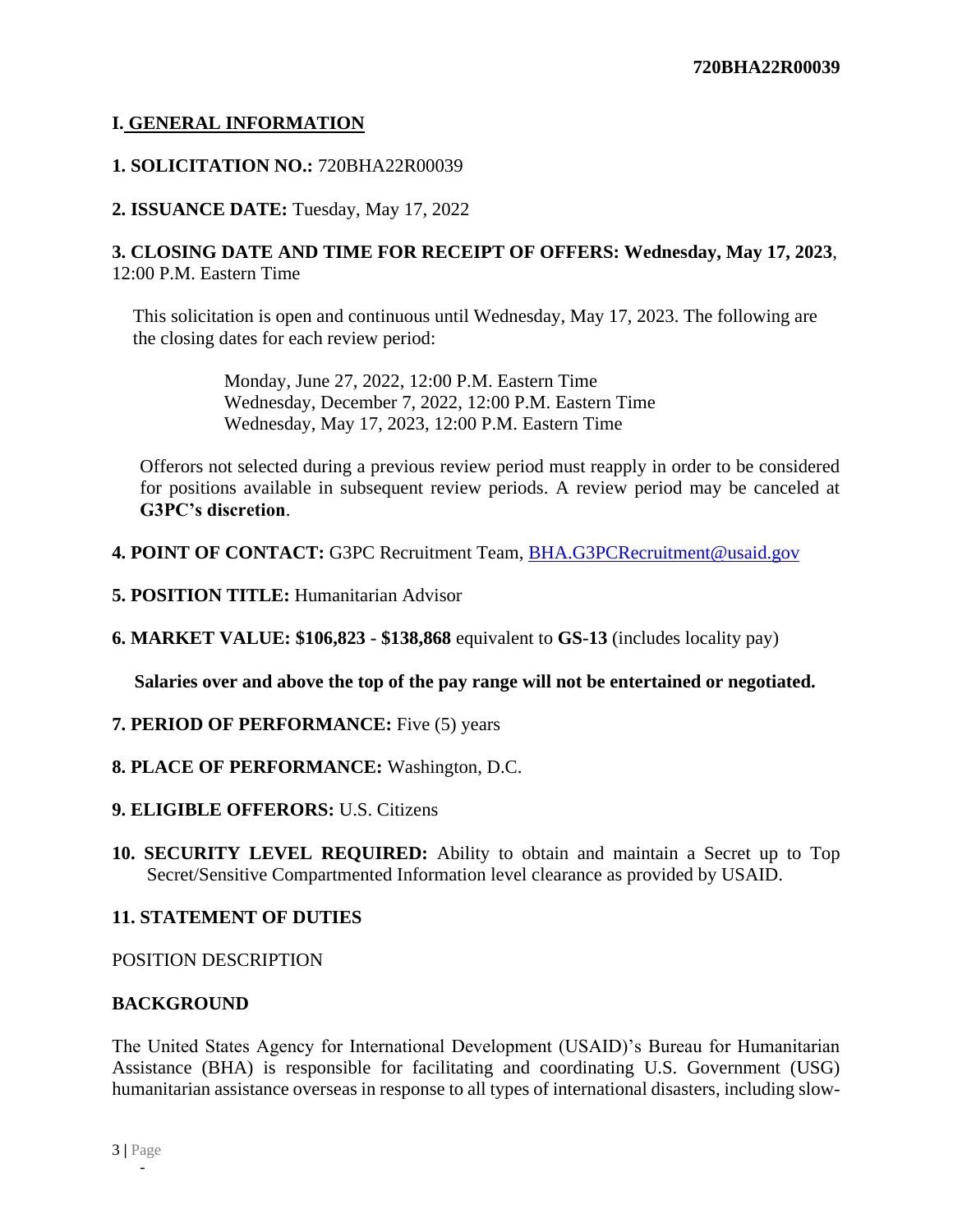onset disasters such as droughts or famine, natural disasters such as earthquakes or floods, or manmade disasters such as conflict or war. BHA is responsible for planning, coordinating, developing, achieving, monitoring, and evaluating international humanitarian assistance falling into two conceptual areas:

- *Humanitarian Response* activities comprise needs-based humanitarian assistance provided to save lives, alleviate suffering, and protect human dignity during and in the aftermath of emergencies. Humanitarian assistance is grounded in humanitarian principles and is directed toward the most vulnerable populations.
- *Early Recovery, Risk Reduction, and Resilience* (ER4) activities will set the initial foundations for longer-term recovery as appropriate and will work in close conjunction with humanitarian assistance. Early recovery is an approach that supports communities impacted by crises to protect and restore basic systems and service delivery. Early recovery builds on humanitarian response efforts and establishes the initial foundations of long-term recovery. Early recovery activities are implemented for a specified, appropriate timeframe that assists populations recovering from an identifiable shock. Risk reduction is the prevention of new and reduction of existing disaster risk and management of residual risk, which contributes to strengthening resilience and to the achievement of sustainable development. Resilience is the ability of people, households, communities, countries, and systems to mitigate, adapt to, and recover from shocks and stresses in a manner that reduces chronic vulnerability and facilitates inclusive growth.

BHA has seven offices, as follows:

The Bureau's three geographic offices are: (1) Office of Africa; (2) Office of Asia, Latin America and the Caribbean; and (3) the Office of the Middle East, North Africa and Europe. Each geographic office designs, provides, and assesses humanitarian assistance for their respective regions, including assistance related to responding to, recovering from, and reducing the risk of man-made and natural disasters, while linking with other USAID investments that build resilience.

The Office of Global Policy, Partnerships, Programs, and Communications (G3PC) shapes and influences USAID's role within the international humanitarian system; leads engagement on a range of policy, programmatic, and operational issues; and positions the Agency to influence collective response to emergency needs across the globe.

The Office of Technical and Program Quality (TPQ) leads the Bureau's efforts to provide highquality programmatic and technical leadership, oversight, and guidance. In addition, TPQ leads the Bureau's external engagement with academia and coordinates research to advance the effectiveness, efficiency, and impact of humanitarian and multi-year programming.

The Office of Humanitarian Business and Management Operations (HBMO) is responsible for maintaining 24/7 operability by providing leadership, planning, quality assurance, technical expertise, and process management. HBMO ensures effective stewardship of the Bureau's support services, including workforce planning, staffing, financial management, internal controls, facilities operations and infrastructure.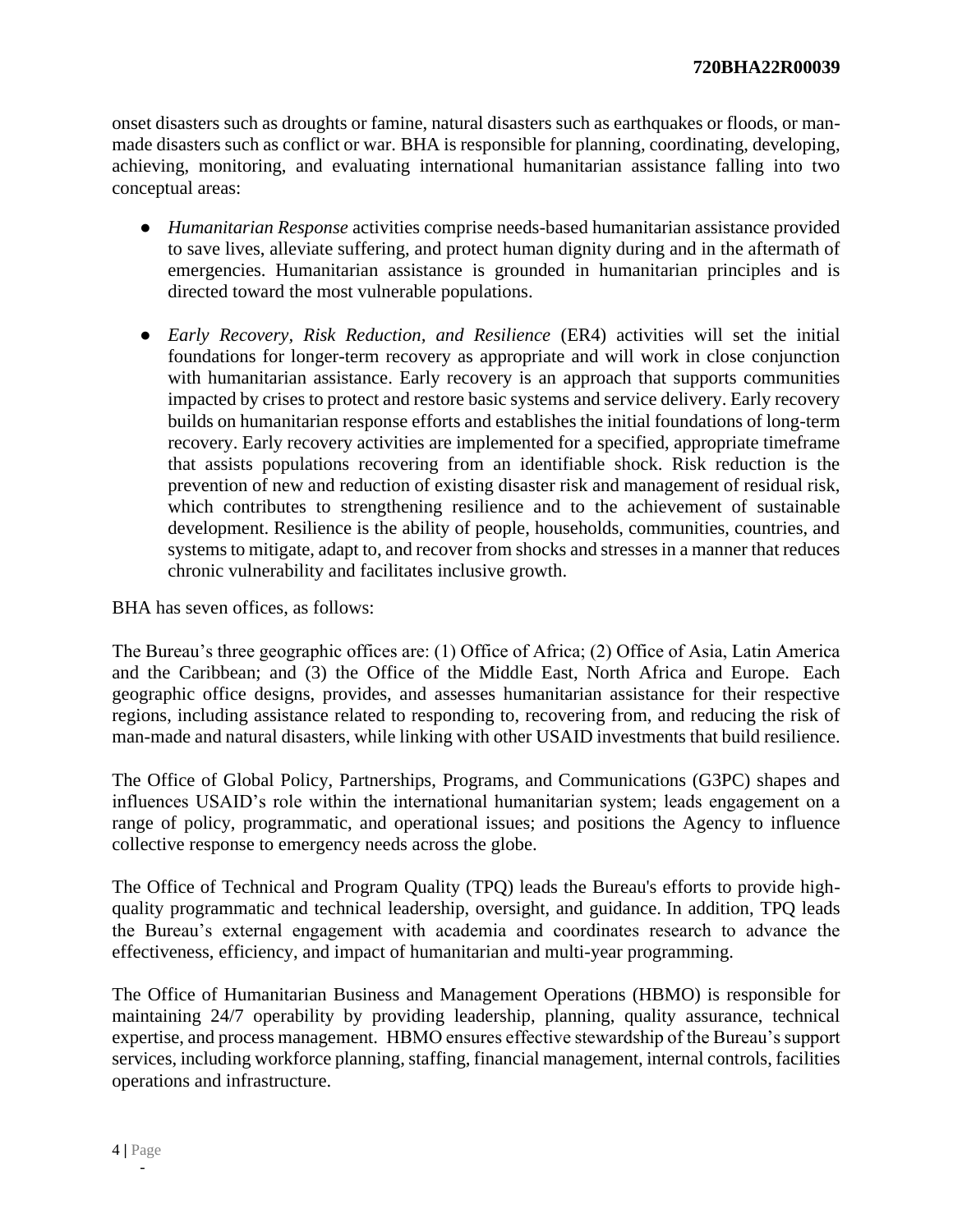The Office of Field and Response Operations (FARO) leads and manages operational assistance and the purchase and delivery of goods and services in response to declared foreign disasters and international humanitarian needs in key functional areas, including supply-chain management, procurement, logistics, oversight, and operational coordination with the U.S. military.

## **INTRODUCTION**

The Office of Global Policy, Partnerships, Programs, and Communication (G3PC) directs the Bureau's leadership in global humanitarian policy, showcases BHA's life-saving work through strategic communication and information, and manages collaboration with external stakeholders, including public and private partners, international and multilateral organizations, NGOs and academic institutions, and the U.S. Interagency. The office is organized into seven divisions, namely, Humanitarian Policy and International Systems; Humanitarian Multilateral; Humanitarian Organizations and Partnerships; Private Sector Engagement, Diaspora, and Innovation; Global Capacity and Leadership Development; U.S. Engagement, Strategy, and Programs; and Strategic Communications and Humanitarian Information.

### **OBJECTIVE**

G3PC requires the services of multiple Humanitarian Advisors in order to meet its objectives of programming, coordinating with other donors, situational analysis on humanitarian policy issues, and developing policy guidance.

### **DUTIES AND RESPONSIBILITIES**

The Humanitarian Advisor will provide critical analysis and serve as a key source of information on humanitarian and humanitarian policy issues. The Humanitarian Advisor will collaborate with high-ranking officials within the international community, manage humanitarian policy awards, and work to strengthen BHA's relationships with public international organizations (PIOs), nongovernmental organizations (NGOs), international financial institutions (IFIs), the USG Interagency, Congress, and other organizations such as think tanks, academic institutions, and foundations. They will help plan organizational strategies and responses to humanitarian crises, actively work with members of United Nations (UN) delegations on USG positions on humanitarian issues, provide effective liaisons with the UN offices in Geneva, Rome, and New York, and anticipate and prepare documents and briefing memos on humanitarian issues for important meetings and events.

The Humanitarian Advisor will be a principal source of information and advice to G3PC on global grants management procedures and will be charged with the oversight of grants administration laws and regulations as well as providing advice and guidance on grants policies, issues, and administration.

The Humanitarian Advisor's duties and responsibilities include the following:

Policy Engagement: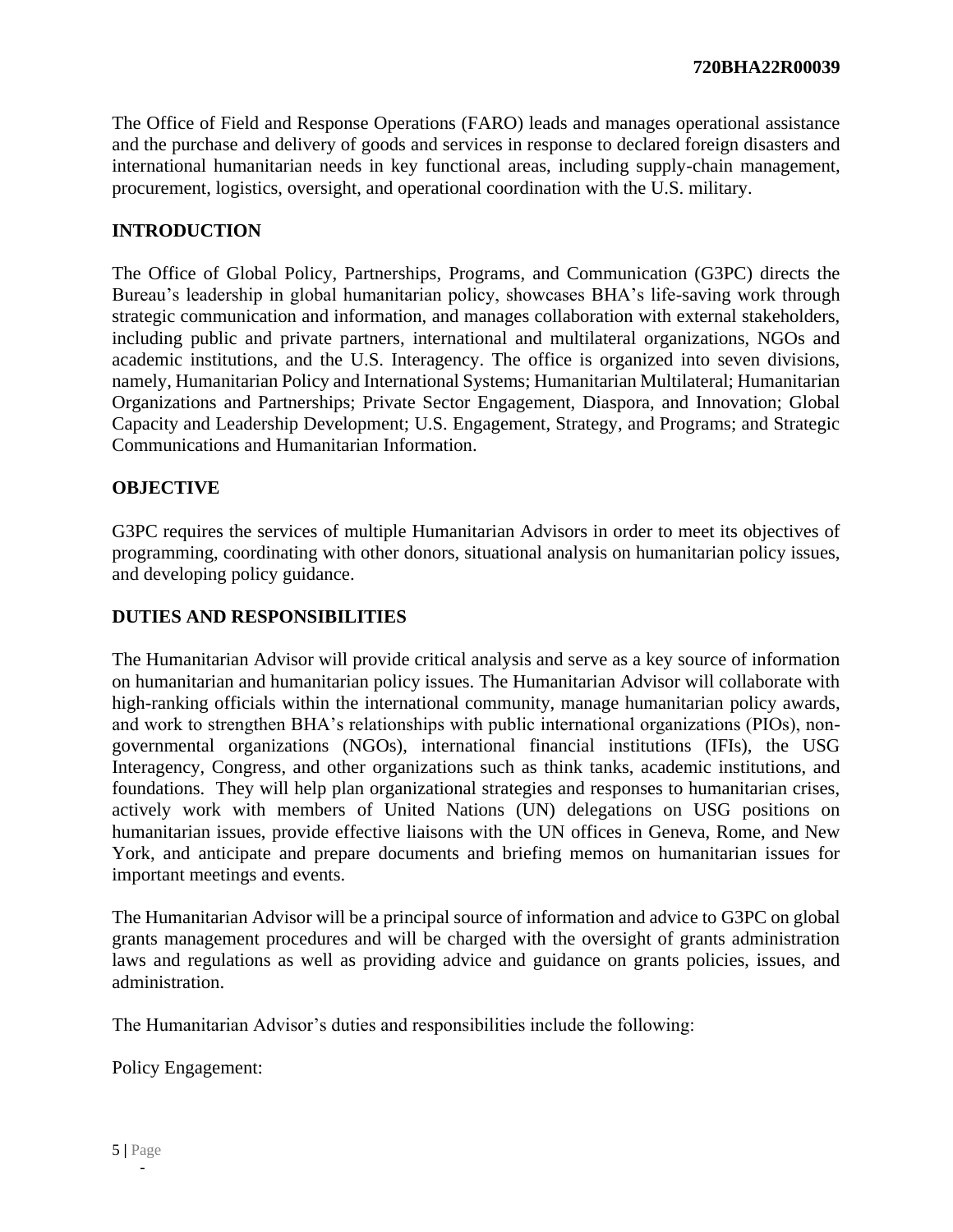- Assist in the identification, research, analysis, and development of recommendations on all issues and matters relating to humanitarian affairs and anticipate the need for such policy analysis.
- Provide guidance and recommendations to the appropriate officials in USAID on USG positions and negotiation strategies related to humanitarian policy and, in consultation with others, assist in conducting negotiations with PIOs.
- Attend various NGO, UN, PIO, and other meetings and provide critical information and views to formulate humanitarian policies and coordinate strategies on policy issues.
- Advance opportunities in innovative financing for humanitarian action and finance efforts aimed at reducing global humanitarian need, in coordination with other relevant teams throughout BHA.

External Relations:

- Interact with Department of State colleagues on developing strategies and policies toward UN agencies, PIOs, and humanitarian issues
- Initiate and maintain strong working relationships with other donor countries, PIOs, IFIs and international organizations (IOs) to promote humanitarian principles, effective humanitarian action, information exchanges, and coordinate disaster response activities.
- Develop and maintain cooperative working relationships with the USG Interagency, including Congress, the Department of Defense, and other USG agencies. Serve as a skilled point of contact for these groups by responding to inquiries, performing outreach services, facilitating their access to relevant BHA staff
- Represent BHA on specific humanitarian issues of concern with IOs, PIOs, IFIs, and NGOs, and convey demarche messages as needed.
- Provide support to BHA Geographic Offices working directly with IFIs in a humanitarian context.
- Represent USAID at multilateral donor meetings, Congressional meetings or conferences covering a wide range of humanitarian issues, and provide guidance and advice on USG positions, negotiate strategies, provide authoritative information and views to formulate humanitarian principle and, in consultation with USAID/Washington, conduct negotiations with the donor community and make recommendations to the appropriate officials in USAID.

Internal Coordination:

- Manage the team's coordination with relevant USAID bureaus and offices, including the USAID Office of General Counsel, USAID's Office of Acquisition and Assistance, and USAID's Bureau for Policy, Planning, and Learning. This includes keeping track of the latest USAID standard provisions pertaining to PIOs and USAID Automated Directive System (ADS) 308 policy.
- Anticipate the needs of the organization regarding developments in the areas of humanitarian affairs and prepare analyses, briefings, documents, and meetings as required.
- Work with counterparts in other donor organizations at the most senior levels to exchange information, establish meetings on specific donor issues, solicit publications, and collect information on training opportunities; coordinate these activities with relevant USAID officers.
- Provide analysis and guidance on a range of topics pertaining to PIO programming, policy, management, governance, and oversight.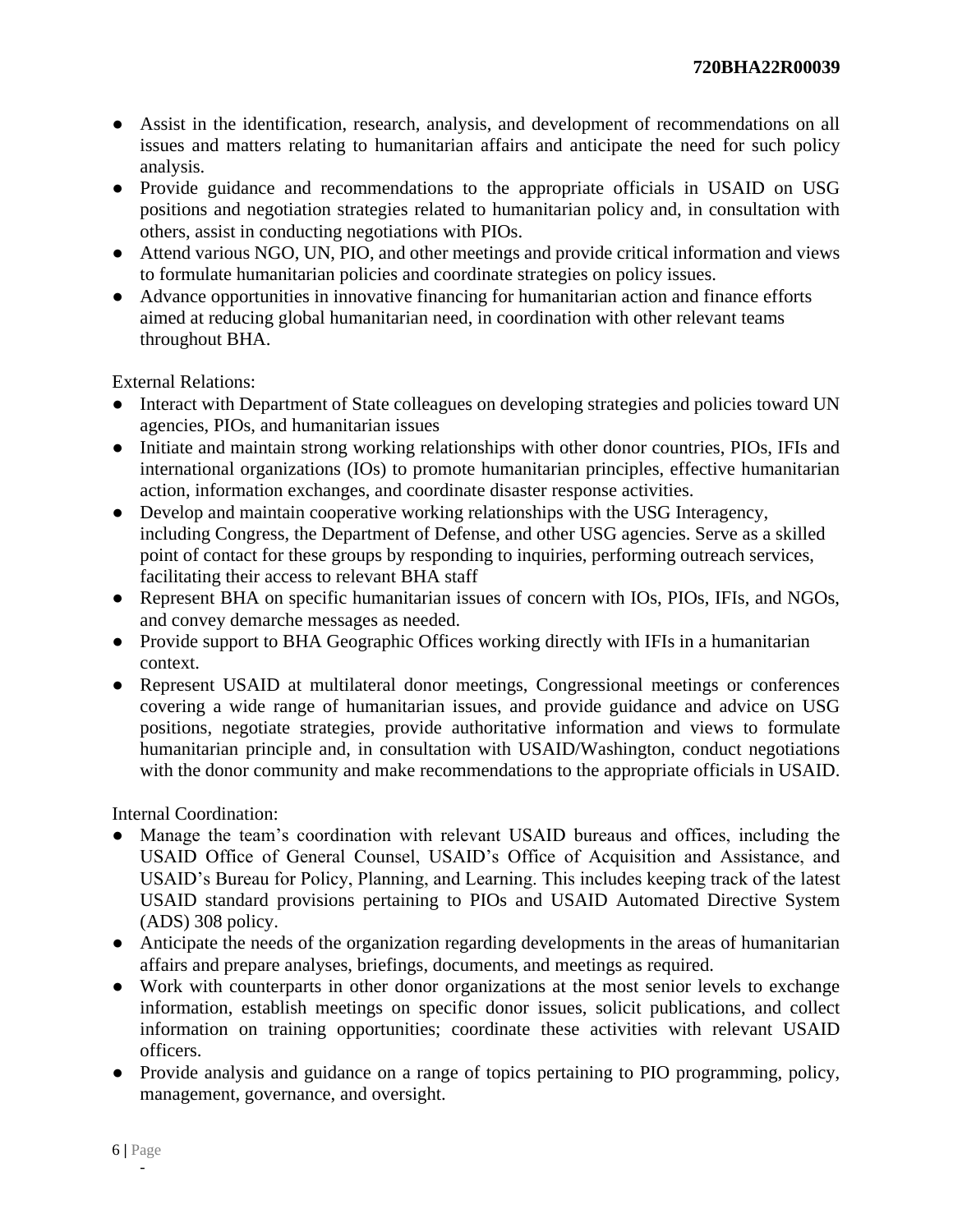• Advise USAID/BHA staff on issues regarding donations and requests for USG support and information sharing from private and public interest groups, including those formed on an ad hoc basis during disaster assistance operations.

Award Guidelines and Regulations:

- Serve as a technical resource for BHA staff, NGO, and PIO partners on BHA awards, including on USAID policies governing PIOs or NGOs and adherence to USG regulations.
- Promote uniform policies and procedures relating to PIO and NGO partner agencies on award management and contribute to the development of internal guidance to streamline the awards process.
- Participate in Bureau- and/or Agency-wide working groups to ensure award consistency on all levels, including policy-related decisions that impact programs such as partner vetting, ADS revisions, and PIO categorical exclusions.
- Serve as a member of BHA working groups that assist in formulating and maintaining BHA grant policy and guidelines.
- Assist the team in planning, organizing, and implementing BHA's global PIO award management functions, policies, and procedures related to funding PIOs
- Mentor and train new G3PC and BHA staff on PIO or NGO award making and management.
- Evaluate compliance with existing processes and procedures.
- Contribute to the development of solicitations, review committees, and award packages.

Administrative and Other General Duties and Responsibilities:

- Assist in promoting and cultivating team morale and workplace collaboration in a diverse, equitable, and inclusive work environment.
- Sign-up for and serve as needed multiple times throughout the year on Washington-based Response Management Teams (RMTs), which provide services and support to Disaster Assistance Response Teams (DARTs) deployed in response to disasters. The duties on RMTs will be varied.
- As needed, serve on DARTs which may require immediate (within 24 hours) deployment overseas for an extended period of time.
- As needed, may serve on temporary details within the Bureau. Duties performed while on detail will be aligned with the Team's existing duties and responsibilities as well as directly related to the statement of duties provided.
- Become certified and serve as an Agreement Officer's Representative/Contracting Officer's Representative (AOR/COR), as assigned. The AOR/COR provides financial and programmatic oversight of all aspects of managing the agreement or contract; this includes but is not limited to reviewing invoices, requests for approvals, program/project deliverables (i.e., work plans, annual reports, month status reports), travel requests, key personnel requests, and financial/budget reports. They are responsible for drafting and submitting the annual contractor performance evaluation in Contract/Assistance Performance Assessment Review System. They prepare and review contract/assistance modifications documentation and assist the Contracting/Agreement Officer to ensure performance is compliant with the terms and conditions of the contract/agreement, the FAR, and USAID policy. AOR/CORs are responsible for all related requirements set forth in the [COR designation letter](https://www.usaid.gov/ads/policy/300/302mar) and the [AOR](https://www.usaid.gov/ads/policy/300/303mai)  [designation letter.](https://www.usaid.gov/ads/policy/300/303mai)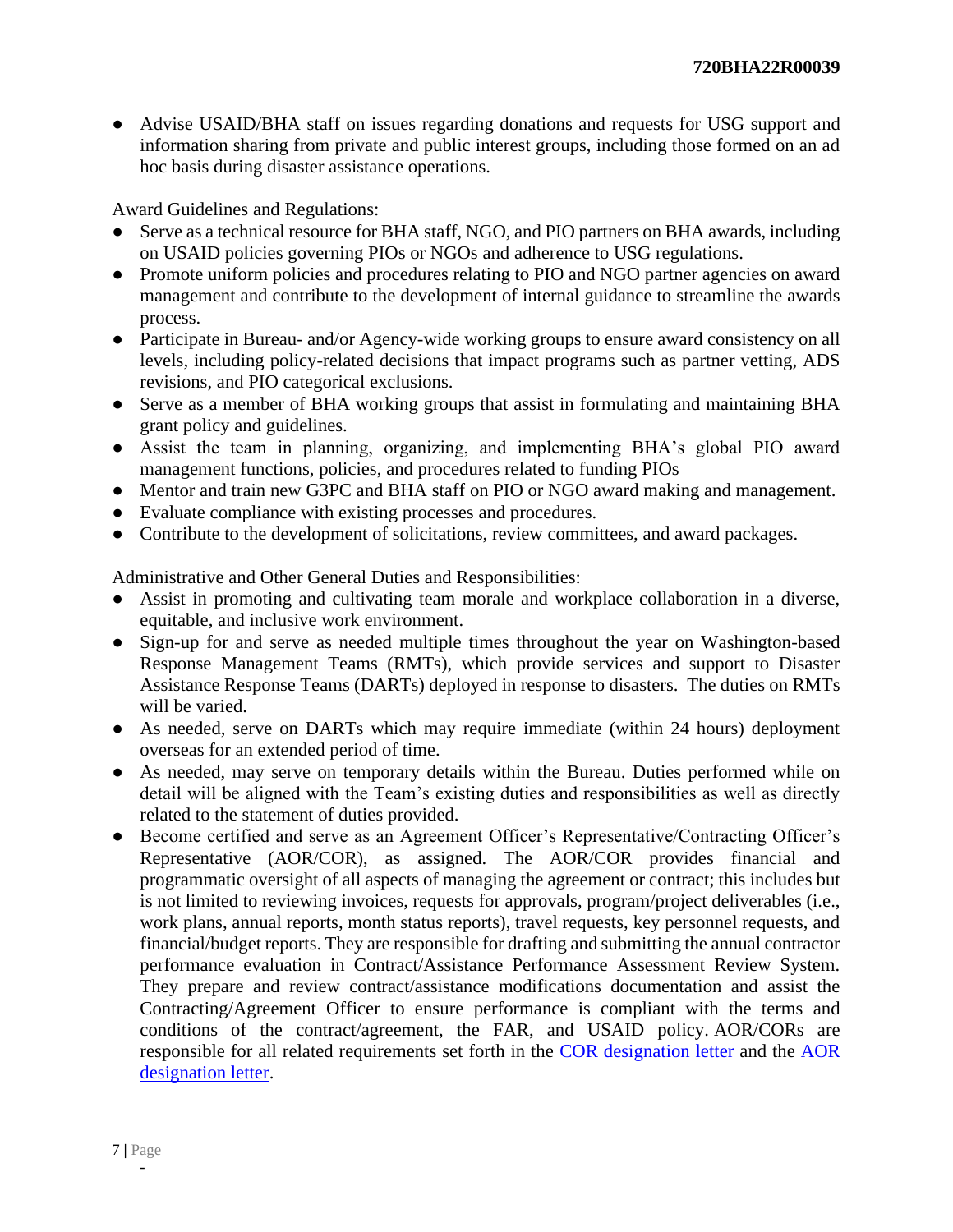- Consistently model behaviors that demonstrate a commitment to fostering a non-hostile work environment free of discrimination, bias, unfairness, exclusion, offensive behaviors, and harassment of any kind.
- Contribute to a collaborative, respectful, and professional work environment by demonstrating partnership and teamwork to accomplish Team, Office, and Bureau objectives.
- Participate in G3PC office-wide efforts to advance diversity, equity, inclusion, and accessibility, including those related to Bureau programs, partners, staffing, professional development, and other key areas.
- The Humanitarian Advisor does not have supervisory responsibilities; however, the PSC may serve in an acting leadership role within the Bureau in order to meet short-term staffing needs, not to exceed 120 days in a 12-month contract year.

## **SUPERVISORY RELATIONSHIP:**

The USPSC will take direction from and report to the designated Division Chief or his/her designee, with guidance from the Office Director or his/her designee.

### **SUPERVISORY CONTROLS:**

Supervisor sets overall objectives and resources available. The USPSC consults with his/her supervisor to develop deadlines, projects and work to be done. The USPSC is responsible for planning and carrying out assignments, and for planning approach or methodology to be used in carrying out assignments.

#### **12. PHYSICAL DEMANDS**

The work is generally sedentary and does not pose undue physical demands. During deployment on DARTs (if required), and during site visits, there may be some additional physical exertion including long periods of standing, walking over rough terrain, or carrying of moderately heavy items (less than 50 pounds).

#### **13. WORK ENVIRONMENT**

Work is primarily performed in an office setting. During deployment on DARTs (if required), and during site visits, the work may additionally involve special safety and/or security precautions, wearing of protective equipment, and exposure to severe weather conditions.

**14. START DATE:** Immediately, once necessary clearances are obtained.

## **II. MINIMUM QUALIFICATIONS REQUIRED FOR THIS POSITION**

## **EDUCATION/EXPERIENCE REQUIRED FOR THIS POSITION**

(Determines basic eligibility for the position. Offerors who do not meet all of the education and experience factors are considered NOT qualified for the position.)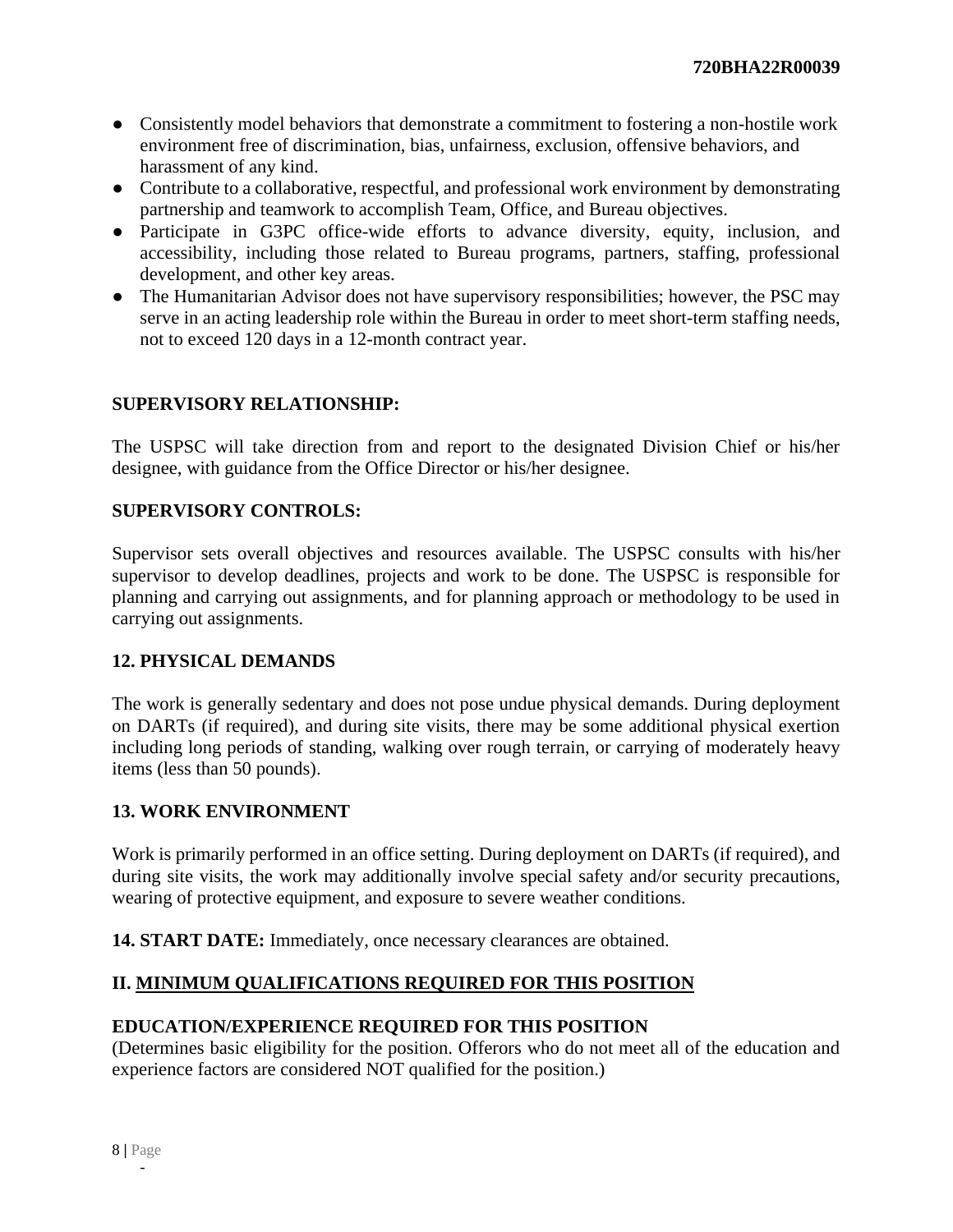High School degree. Must have a minimum of seven (7) years of professional experience working in emergency relief or humanitarian assistance or humanitarian policy or programming issues.

### **OR**

Bachelor's degree in any discipline. Must have a minimum of five (5) years of professional experience working in emergency relief or humanitarian assistance or humanitarian policy or programming issues.

## **OR**

Master's degree in any discipline. Must have a minimum of three (3) years of professional experience working in emergency relief or humanitarian assistance or humanitarian policy or programming issues.

### **III. EVALUATION AND SELECTION FACTORS**

The Government may award a contract without discussions with offerors in accordance with FAR 52.215-1. The CO reserves the right at any point in the evaluation process to establish a competitive range of offerors with whom negotiations will be conducted pursuant to FAR 15.306(c). In accordance with FAR 52.215-1, if the CO determines that the number of offers that would otherwise be in the competitive range exceeds the number at which an efficient competition can be conducted, the CO may limit the number of offerors in the competitive range to the greatest number that will permit an efficient competition among the most highly rated offers. FAR provisions of this solicitation are available at [https://www.acquisition.gov/browse/index/far.](https://www.acquisition.gov/browse/index/far)

## **SELECTION FACTORS**

(Determines basic eligibility for the position. Offerors who do not meet all of the selection factors are considered NOT qualified for the position.)

- Offeror is a U.S. Citizen.
- Complete resume submitted. See cover page for resume requirements. Experience that cannot be quantified will not be counted towards meeting the solicitation requirements.
- USPSC Offeror form AID 309-2. Offerors are required to complete sections A through I. This form must be physically signed. Electronic signatures will not be accepted.
- Ability to obtain and maintain a Secret up to Top Secret/Sensitive Compartmented Information level clearance as provided by USAID.
- Ability to obtain and maintain a Department of State medical clearance throughout the contract.
- Must not appear as an excluded party in the System for Award Management (SAM.gov).
- Satisfactory verification of academic credentials.

## **OFFEROR RATING SYSTEM**

The offeror rating system factors are used to determine the competitive ranking of qualified offerors in comparison to other offerors. Offerors must demonstrate the rating factors outlined below within their resume, as they are evaluated strictly by the information provided. The evaluation of writing tests will also take into consideration the quality of written responses. Aspects of written responses including, but not limited to typos, grammatical errors, spelling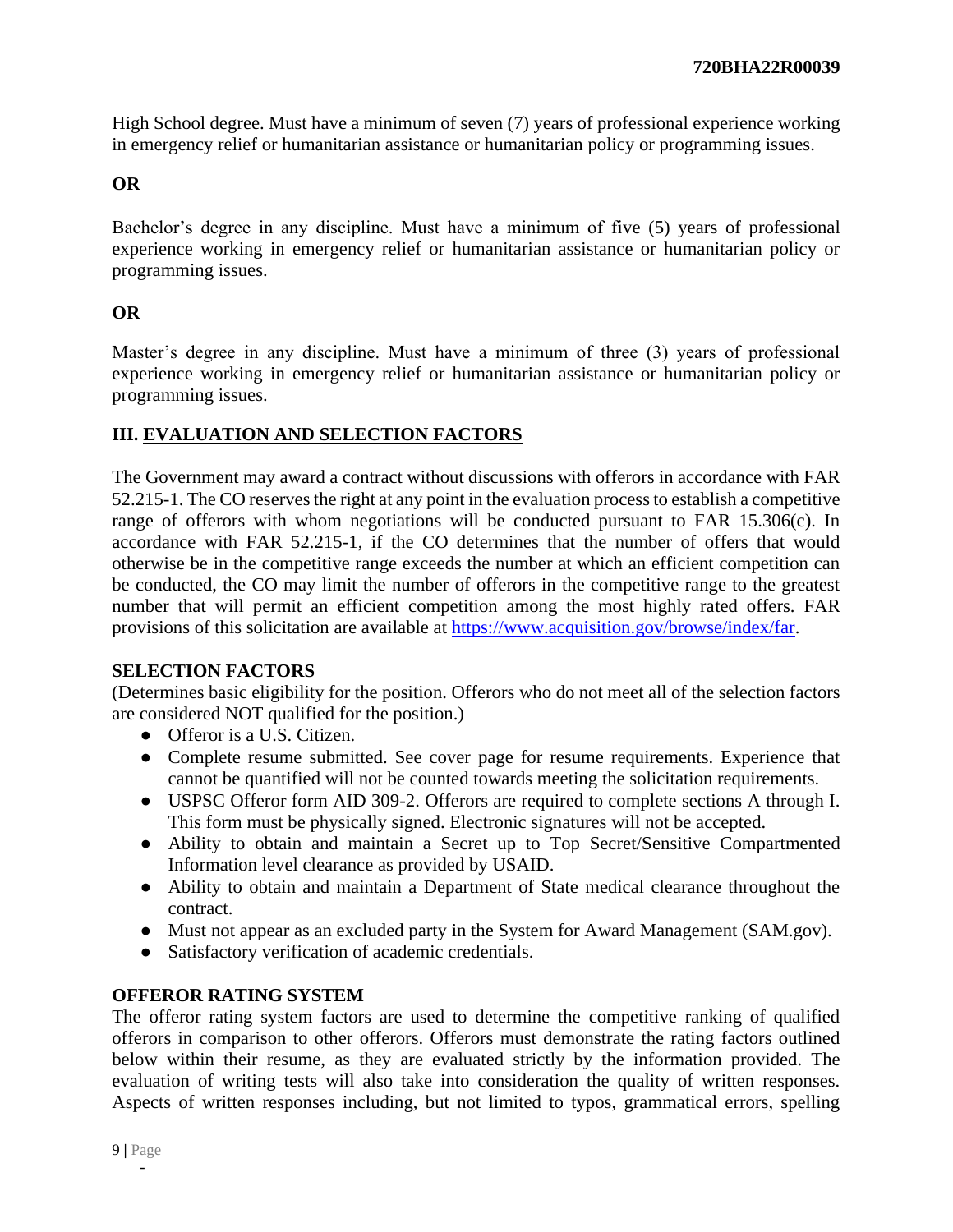errors, and incomplete sentences will be factored into the evaluation process. The rating factors are as follows:

### **Policy Leadership and Analysis Experience (10 points)**

- Experience working with Public International Organizations (PIOs) or non-government organizations (NGOs) or US Government (USG) Interagency or United Nations (UN) or International Financial Institutes (IFIs) on complex humanitarian policy issues.
- Experience analyzing policy or developing or implementing policy recommendations.
- Experience working with multiple stakeholders to negotiate outcomes.
- Experience representing an organization.

#### **External Engagement Experience (10 points)**

- Experience coordinating effectively with USG or PIO or NGO stakeholders, or an international disaster response organization.
- Experience in communicating through written or oral materials.
- Experience representing or preparing others to represent policy positions.

#### **Award Management and Compliance Experience (10 points)**

- Experience managing humanitarian awards.
- Experience working with PIOs or NGOs on humanitarian programming interventions.
- Experience managing organization budgets or experience developing budget guidance.
- Experience developing internal organizational policy and ensuring compliance.

#### **Interview Performance (40 points)**

#### **Timed Writing Test (15 points)**

#### **Satisfactory Professional Reference Checks (15 points)**

#### **Total Possible Points: 100**

**BASIS OF RATING:** Offerors who meet the Education/Experience requirements and Selection Factors will be further evaluated in accordance with the Offeror Rating System. Those offerors determined to be competitively ranked may also be evaluated on interview performance and satisfactory professional reference checks.

Offerors are required to address each factor of the Offeror Rating System in their resume, describing specifically and accurately what experience, training, education and/or awards they have received as it pertains to each factor. Be sure to include your name and the announcement number at the top of each additional page. Failure to address the selection factors and/or Offeror Rating System factors may result in not receiving credit for all pertinent experience, education, training and/or awards.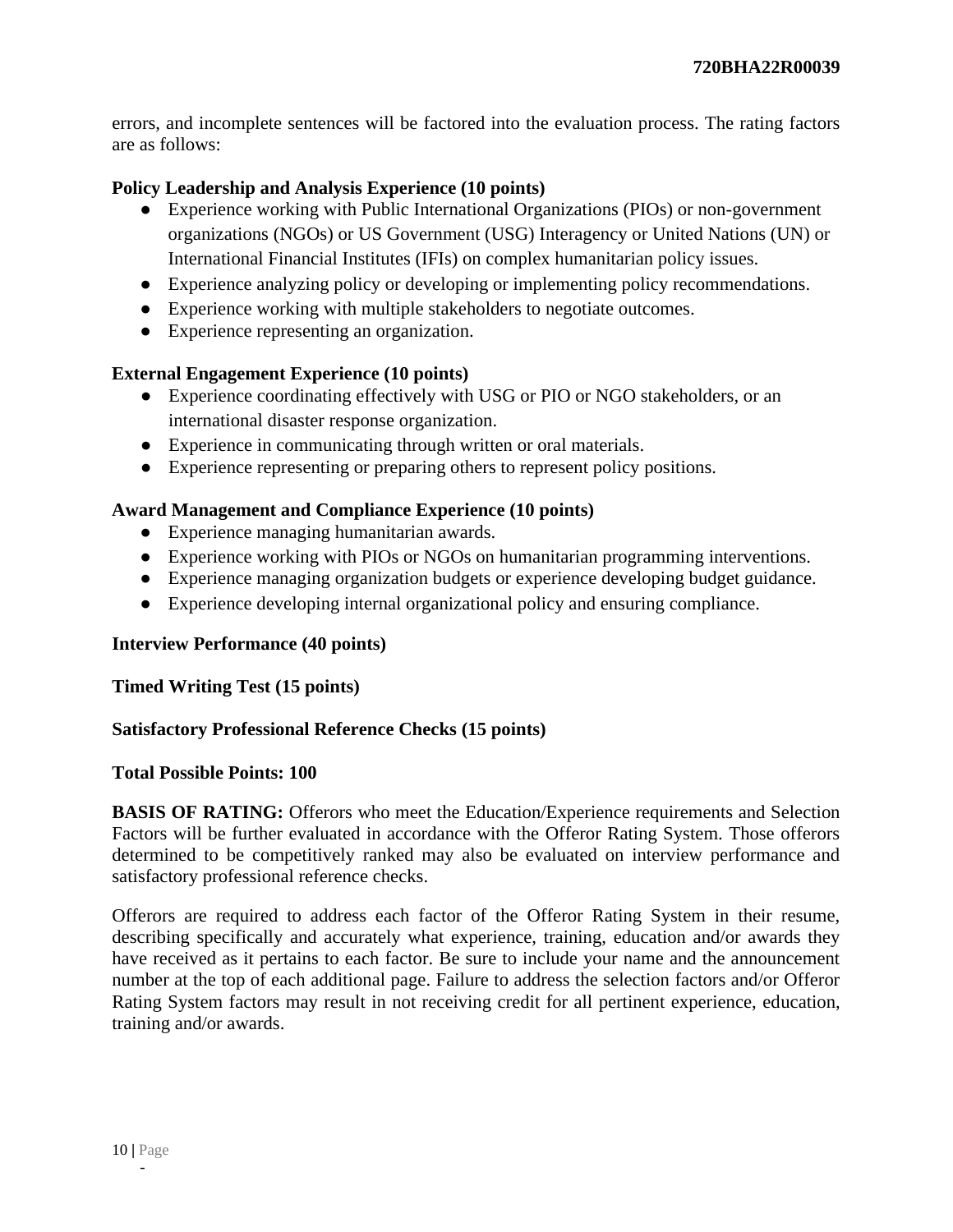The most qualified offerors may be interviewed and required to provide a writing sample. BHA will not pay for any expenses associated with the interviews. Professional references and academic credentials will be evaluated for offerors being considered for the selection package.

Note: Please be advised that references may be obtained independently from other sources in addition to the ones provided by an offeror. BHA reserves the right to select additional offerors if vacancies become available during the future phase of the selection process.

## **IV. SUBMITTING AN OFFER**

Offers must be **received** by the closing date and time at the address specified in the cover letter.

Qualified individuals are **required** to submit:

**1. Complete resume.** In order to fully evaluate your offer, your resume must include:

(a) Paid and non-paid experience, job title, location(s), dates held (month/year), and hours worked per week for each position. **Any experience that does not include dates (month/year), locations, and hours per week will not be counted towards meeting the solicitation requirements.**

(b) Specific duties performed that fully detail the level and complexity of the work.

(c) Education and any other qualifications including job-related training courses, job-related skills, or job-related honors, awards or accomplishments. Failure to identify an academic discipline will result in disqualification.

(d) U.S. Citizenship

(e) **Optional:** How did you hear about this opportunity? (SAM.gov, BHA Jobs, Career Fair, etc.).

Your resume must contain sufficient information to make a valid determination that you fully meet the experience requirements as stated in this solicitation. This information must be clearly identified in your resume. Failure to provide information sufficient to determine your qualifications for the position will result in loss of full consideration.

**2. USPSC Offeror form AID 309-2**. Offerors are required to complete sections A through I. This form must be physically signed. Electronic signatures will not be accepted. AID 309-2 is available at http://www.usaid.gov/forms.

Additional documents submitted will not be accepted.

By submitting your offer materials, you certify that all of the information on and attached to the offer is true, correct, complete, and made in good faith. You agree to allow all information on and attached to the offer to be investigated. False or fraudulent information on or attached to your offer may result in you being eliminated from consideration for this position, or being terminated after award, and may be punishable by fine or imprisonment.

To ensure consideration of offers for the intended position, please reference the solicitation number on your offer, and as the subject line in any email.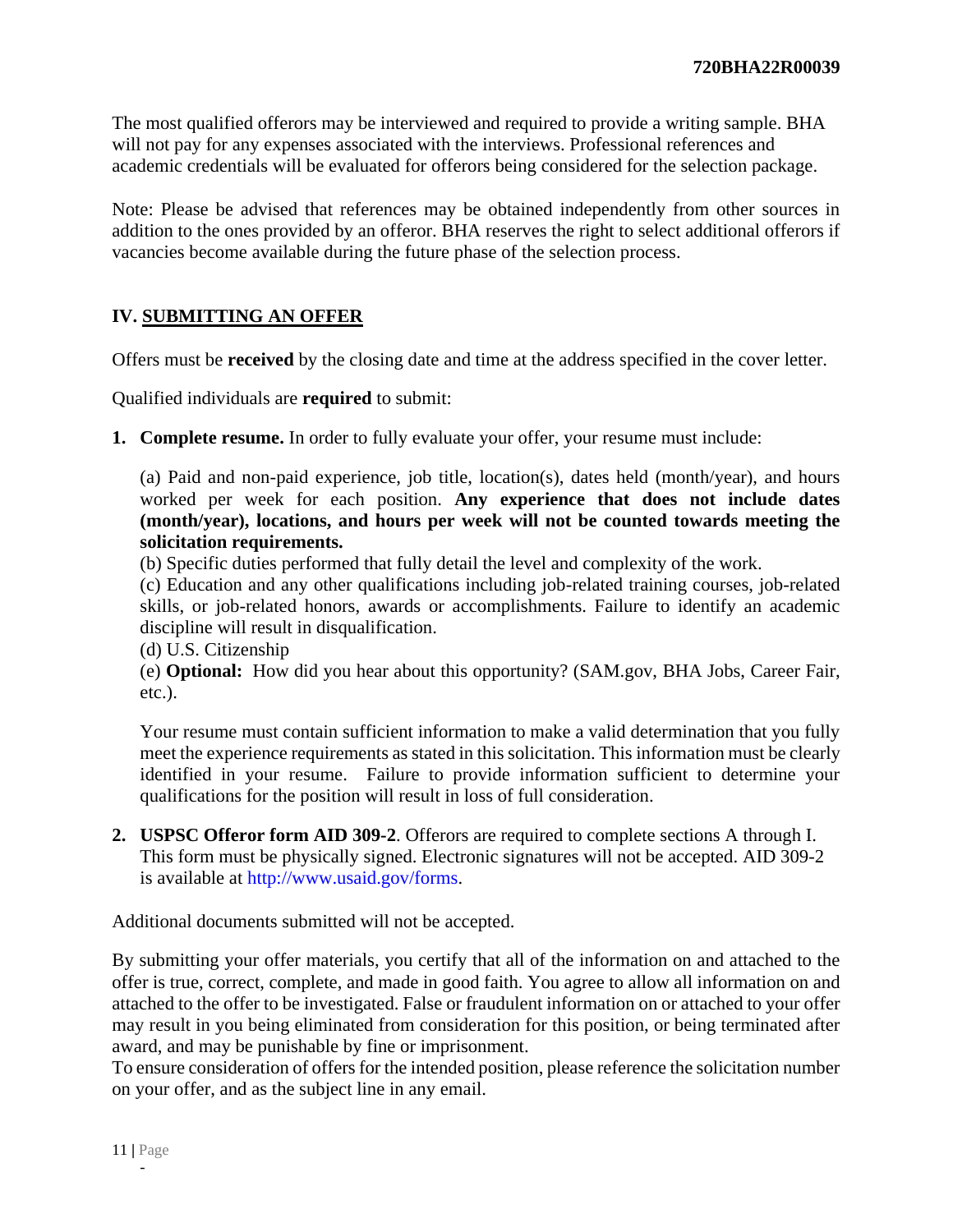### **DOCUMENT SUBMITTALS**

#### **Via email**: [BHA.G3PCRecruitment@usaid.gov](mailto:BHA.G3PCRecruitment@usaid.gov)

**NOTE:** If the full security application package is not submitted within 30 days after the Office of Security determines eligibility, the offer may be rescinded. If a Secret security clearance is not obtained within nine months after offer acceptance, the offer may be rescinded. If Top Secret is required, and clearance is not obtained within nine months after award, USAID may terminate the contract at the convenience of the government. If Sensitive Compartmented Information (SCI) access is not obtained within nine months after Top Secret clearance is granted, USAID may terminate the contract at the convenience of the government.

**NOTE:** If the full medical clearance package is not submitted within two months after offer acceptance, the offer may be rescinded. If a Department of State medical clearance is not obtained; the offer may be rescinded.

#### **NOTE REGARDING GOVERNMENT OBLIGATIONS FOR THIS SOLICITATION**

This solicitation in no way obligates USAID to award a PSC contract, nor does it commit USAID to pay any cost incurred in the preparation and submission of the offer.

## **NOTE: REGARDING ADEQUATE SAFETY PROTOCOLS FOR FEDERAL CONTRACTORS**

Ensuring Adequate COVID Safety Protocols for Federal Contractors, dated September 9, 2021 (published in the Federal Register on September 14, 2021, 86 FR 50985). (c) Personal Services Contracts with individuals. As a matter of policy, the contractor must comply with the USAID's guidance applicable to direct-hire federal employees.

### **NOTE REGARDING UNIQUE ENTITY IDENTIFIER (UEI) NUMBER AND THE SYSTEM FOR AWARD MANAGEMENT**

All USPSCs with a place of performance in the United States are required to have a Unique Entity Identifier (UEI) number and be registered in the System for Award Management (SAM) database prior to receiving an offer. You will be disqualified if you either fail to comply with this requirement or if your name appears on the excluded parties list. The selectee will be provided with guidance regarding this registration.

#### **NOTE:** Registration for a UEI number is **FREE**.

For general information about UEI Numbers, please refer to Federal Acquisition Regulation (FAR) Clause 52.204-6, Unique Entity Identifier at [https://www.acquisition.gov/far/part-](https://www.acquisition.gov/far/part-52#FAR_52_204)[52#FAR\\_52\\_204](https://www.acquisition.gov/far/part-52#FAR_52_204) and FAR 52.204-6, System for Award Management a[t](https://www.acquisition.gov/far/part-52#FAR_52_204) [https://www.acquisition.gov/far/part-52#FAR\\_52\\_204](https://www.acquisition.gov/far/part-52#FAR_52_204) o[r](http://www.sam.gov/) [www.sam.gov](http://www.sam.gov/)

## **V. LIST OF REQUIRED FORMS PRIOR TO AWARD**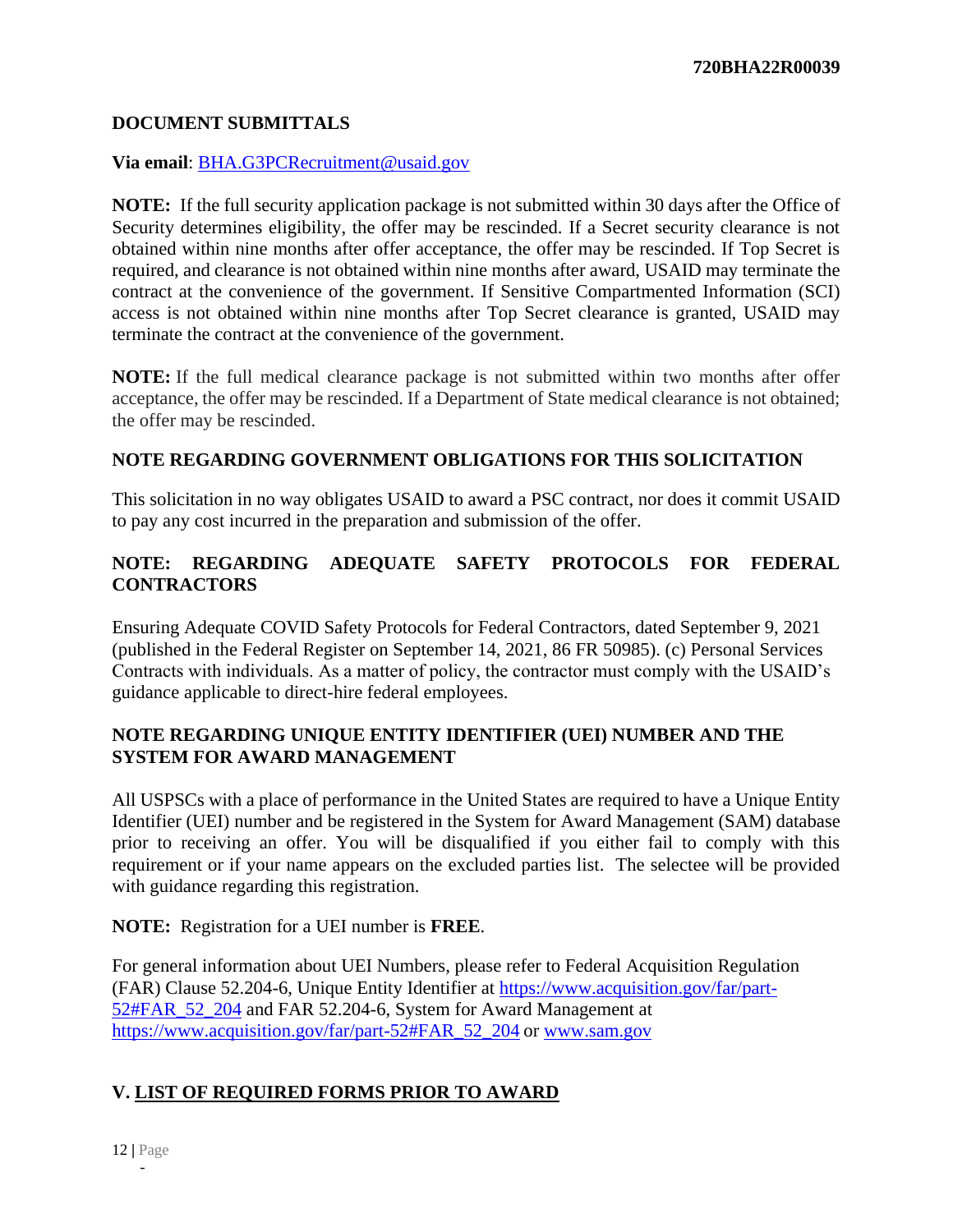The CO will provide instructions about how to complete and submit the following forms after an offeror is selected for the contract award.

Forms outlined below can be found at: <http://www.usaid.gov/forms/> or at<http://www.forms.gov/bgfPortal/main.do>

- **1.** Resume.
- **2.** USPSC Offeror Form (AID 309-2)
- **3.** Medical History and Examination Form (DS-6561). \*\*
- **4.** Questionnaire for Sensitive Positions (for National Security) (SF-86), or \*\*
- **5.** Questionnaire for Non-Sensitive Positions (SF-85). \*\*
- **6.** Finger Print Card (FD-258). \*\*
- **7.** Employment Eligibility Verification (I-9 Form). \*\*

\*\* Forms 3 through 7 shall be completed **ONLY** upon the advice of the Contracting Officer that an offeror is the successful candidate for the job.

### **VI. BENEFITS AND ALLOWANCES**

As a matter of policy, and as appropriate, a USPSC is normally authorized the following benefits and allowances:

1. BENEFITS:

- (a) Employer's FICA Contribution
- (b) Contribution toward Health & Life Insurance
- (c) Pay Comparability Adjustment
- (d) Annual Increase (pending a satisfactory performance evaluation)
- (e) Eligibility for Worker's Compensation
- (f) Annual and Sick Leave

2. ALLOWANCES

Section numbers refer to rules from the Department of State Standardized Regulations (Government Civilians Foreign Areas), available at [https://aoprals.state.gov/content.asp?content\\_id=282&menu\\_id=101](https://aoprals.state.gov/content.asp?content_id=282&menu_id=101)

- (a) Temporary Lodging Allowance (Section 120).
- (b) Living Quarters Allowance (Section 130).
- (c) Post Allowance (Section 220).
- (d) Supplemental Post Allowance (Section 230).
- (e) Separate Maintenance Allowance (Section 260).
- (f) Education Allowance (Section 270).
- (g) Education Travel (Section 280).
- (h) Post Differential (Chapter 500).
- (i) Payments during Evacuation/Authorized Departure (Section 600), and
- (j) Danger Pay (Section 650).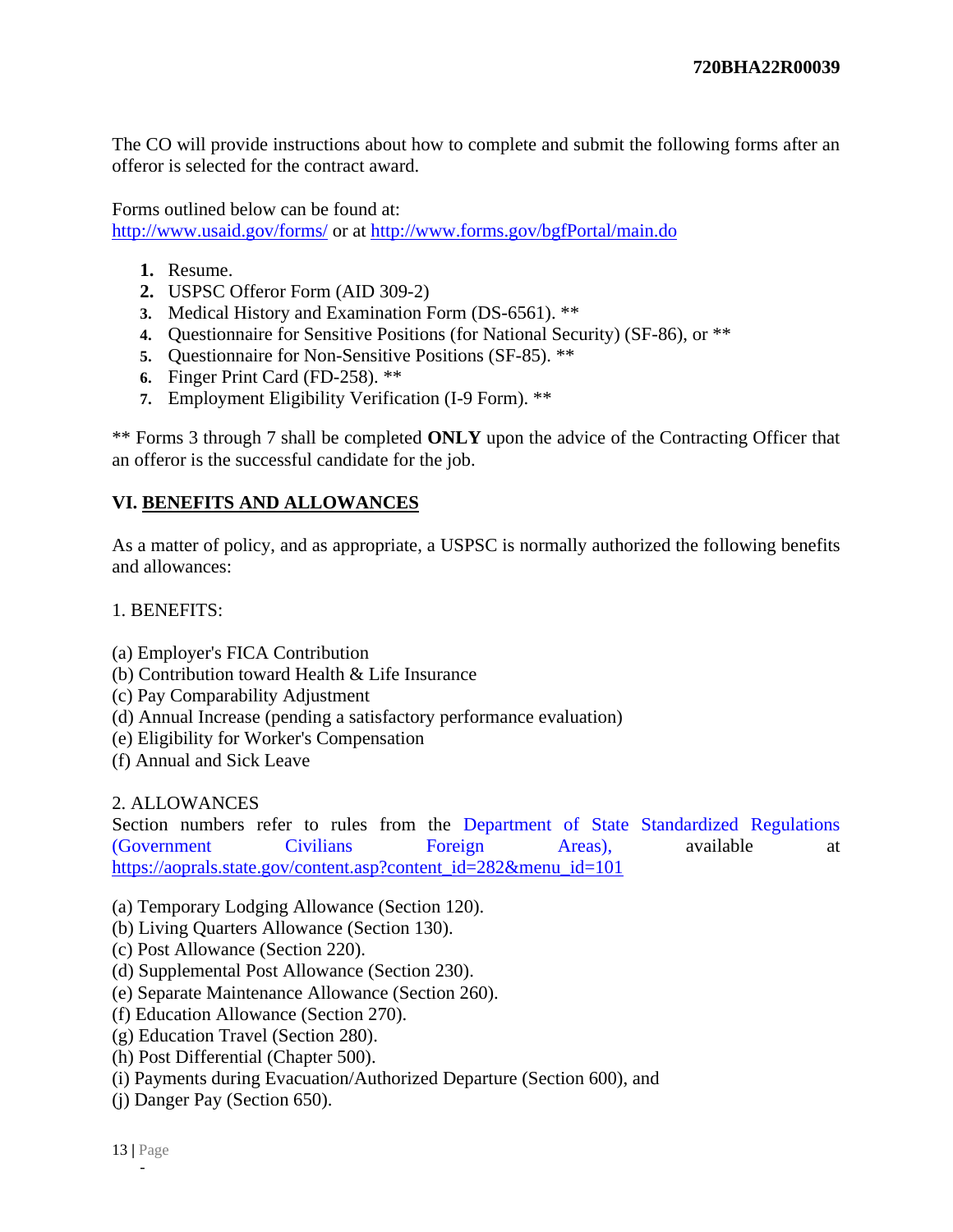# **VII. TAXES**

USPSCs are required to pay Federal income taxes, FICA, Medicare and applicable State Income taxes.

## **VIII. USAID REGULATIONS, POLICIES AND CONTRACT CLAUSES PERTAINING TO PSCs**

USAID regulations and policies governing USPSC awards are available at these sources:

1. **USAID Acquisition Regulation (AIDAR), Appendix D,** "Direct USAID Contracts with a U.S. Citizen or a U.S. Resident Alien for Personal Services Abroad," including **contract clause "General Provisions,"** available at

https://www.usaid.gov/sites/default/files/documents/1868/aidar\_0.pdf .

ADS 309 – Personal Services Contracts can be found at: <https://www.usaid.gov/sites/default/files/documents/1868/309.pdf>

### 2. **Contract Cover Page** form **AID 309-1** available at https://www.usaid.gov/forms . **Five Year Table – Humanitarian Advisor**

| <b>ITEM NO</b> | SUPPLIES/SERVICES (DESCRIPTION)                    | <b>QUANTIT</b> | <b>UNIT</b> | <b>UNIT</b>   | <b>AMOUNT</b> |
|----------------|----------------------------------------------------|----------------|-------------|---------------|---------------|
| (A)            | (B)                                                | Y              | (D)         | <b>PRICE</b>  | (F)           |
|                |                                                    | (C)            |             | (E)           |               |
| 0001           | <b>Base Year 1 - Compensation, Fringe Benefits</b> | 1              | LOT         | $\frac{1}{2}$ | $\mathcal{S}$ |
|                | and Other Direct Costs (ODCs)                      |                |             |               |               |
|                | - Award Type: Cost                                 |                |             |               |               |
|                | - Product Service Code: 497                        |                |             |               |               |
|                | - Accounting Info: [Insert from Phoenix]           |                |             |               |               |
| 0002           | <b>Base Year 2 - Compensation, Fringe Benefits</b> | 1              | LOT         | $\mathbb{S}$  | \$            |
|                | and Other Direct Costs (ODCs)                      |                |             |               |               |
|                | - Award Type: Cost                                 |                |             |               |               |
|                | - Product Service Code: 497                        |                |             |               |               |
|                | - Accounting Info: [Insert from Phoenix]           |                |             |               |               |
| 0003           | <b>Base Year 3 - Compensation, Fringe Benefits</b> | 1              | <b>LOT</b>  | $\mathbb{S}$  | \$            |
|                | and Other Direct Costs (ODCs)                      |                |             |               |               |
|                | - Award Type: Cost                                 |                |             |               |               |
|                | - Product Service Code: 497                        |                |             |               |               |
|                | - Accounting Info: [Insert from Phoenix]           |                |             |               |               |
| 0004           | <b>Base Year 4 - Compensation, Fringe Benefits</b> | $\mathbf{1}$   | LOT         | $\mathbb{S}$  | \$            |
|                | and Other Direct Costs (ODCs)                      |                |             |               |               |
|                | - Award Type: Cost                                 |                |             |               |               |
|                | - Product Service Code: 497                        |                |             |               |               |
|                | - Accounting Info: [Insert from Phoenix]           |                |             |               |               |
| 0005           | <b>Base Year 5 - Compensation, Fringe Benefits</b> | 1              | <b>LOT</b>  | \$            | \$            |
|                | and Other Direct Costs (ODCs)                      |                |             |               |               |
|                | - Award Type: Cost                                 |                |             |               |               |
|                | - Product Service Code: 497                        |                |             |               |               |
|                | - Accounting Info: [Insert from Phoenix]           |                |             |               |               |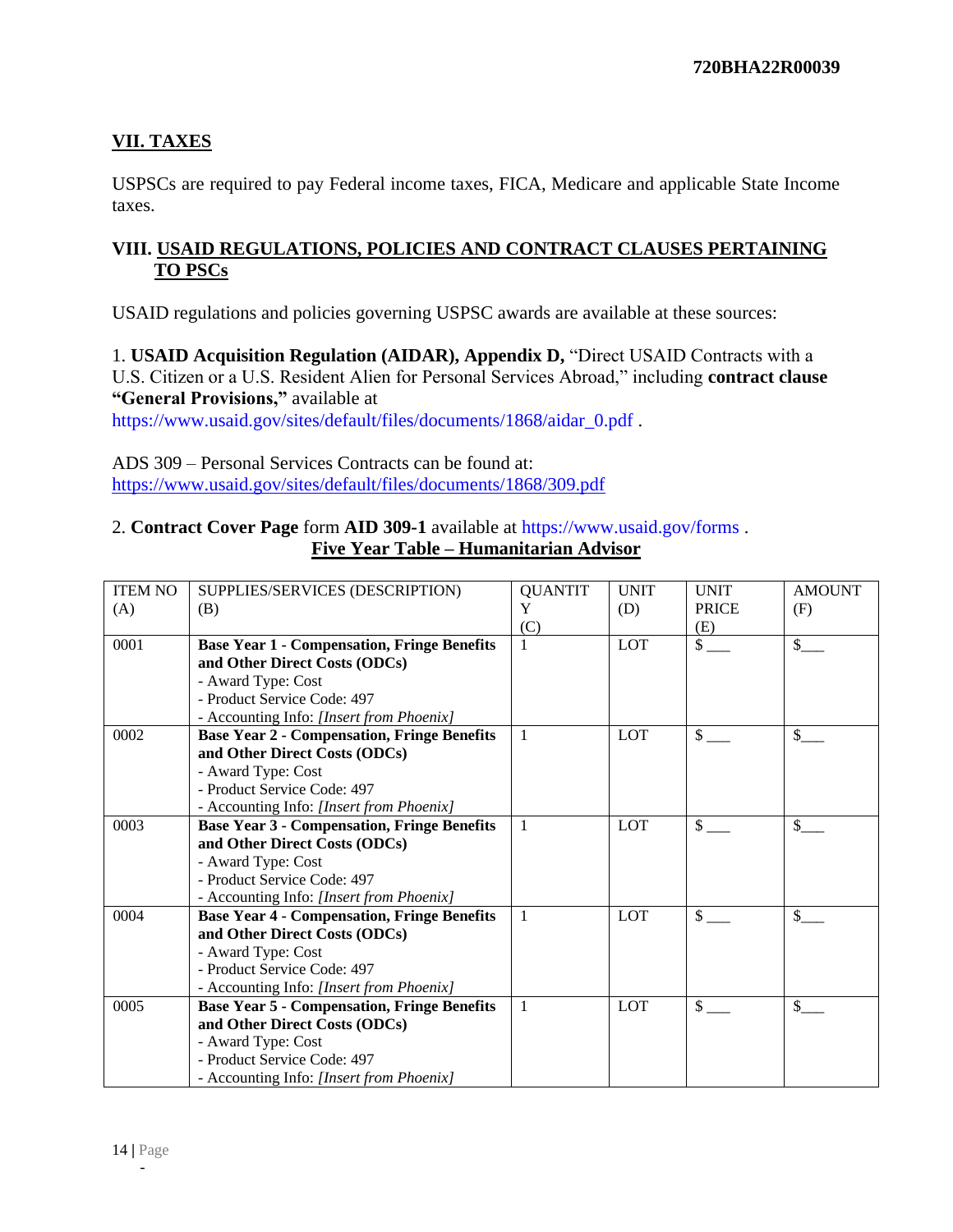3. Acquisition and Assistance Policy Directives/Contract Information Bulletins (**AAPDs/CIBs**) for Personal Services Contracts with Individuals available at http://www.usaid.gov/workusaid/aapds-cibs .

#### **AAPD 06-10 – PSC Medical Expense Payment Responsibility**

AAPD No. 06-10 is hereby incorporated as Attachment 1 to the solicitation.

**AAPD 21-05 – Revised and Expanded Fringe Benefits for U.S. Personal Services Contractors** AAPD No. 21-05 is hereby incorporated as Attachment 2 to the solicitation.

#### **AAPD 18-02 Revised - Medical Evacuation (MEDEVAC) Services**

AAPD No. 18-02 is hereby incorporated as Attachment 3 to the solicitation.

#### **FAR 52.222-50 – Revised Combating Trafficking in Persons**

FAR Clause 52.222-50 is hereby incorporated as Attachment 4 to the solicitation.

**FAR 52.223-99—Ensuring Adequate COVID-19 Safety Protocols for Federal Contractors**  FAR Clause 52.223-99 is hereby incorporated as Attachment 5 to the solicitation.

4. **Ethical Conduct.** By the acceptance of a USAID personal services contract as an individual, the contractor will be acknowledging receipt of the "**Standards of Ethical Conduct for Employees of the Executive Branch,**" available from the U.S. Office of Government Ethics, in accordance with **General Provision 2** and **5 CFR 2635**. See https://www.oge.gov/web/oge.nsf/OGE%20Regulations .

ALL QUALIFIED OFFERORS WILL BE CONSIDERED REGARDLESS OF AGE, RACE, COLOR, SEX, CREED, NATIONAL ORIGIN, LAWFUL POLITICAL AFFILIATION, NON-DISQUALIFYING DISABILITY, MARITAL STATUS, SEXUAL ORIENTATION, AFFILIATION WITH AN EMPLOYEE ORGANIZATION, OR OTHER NON-MERIT FACTOR.

#### **ATTACHMENT 1**

## **USPSC PROVISION "MEDICAL EXPENSE PAYMENT RESPONSIBILITY (OCTOBER 2006)**

#### **MEDICAL EXPENSE PAYMENT RESPONSIBILITY (OCTOBER 2006)**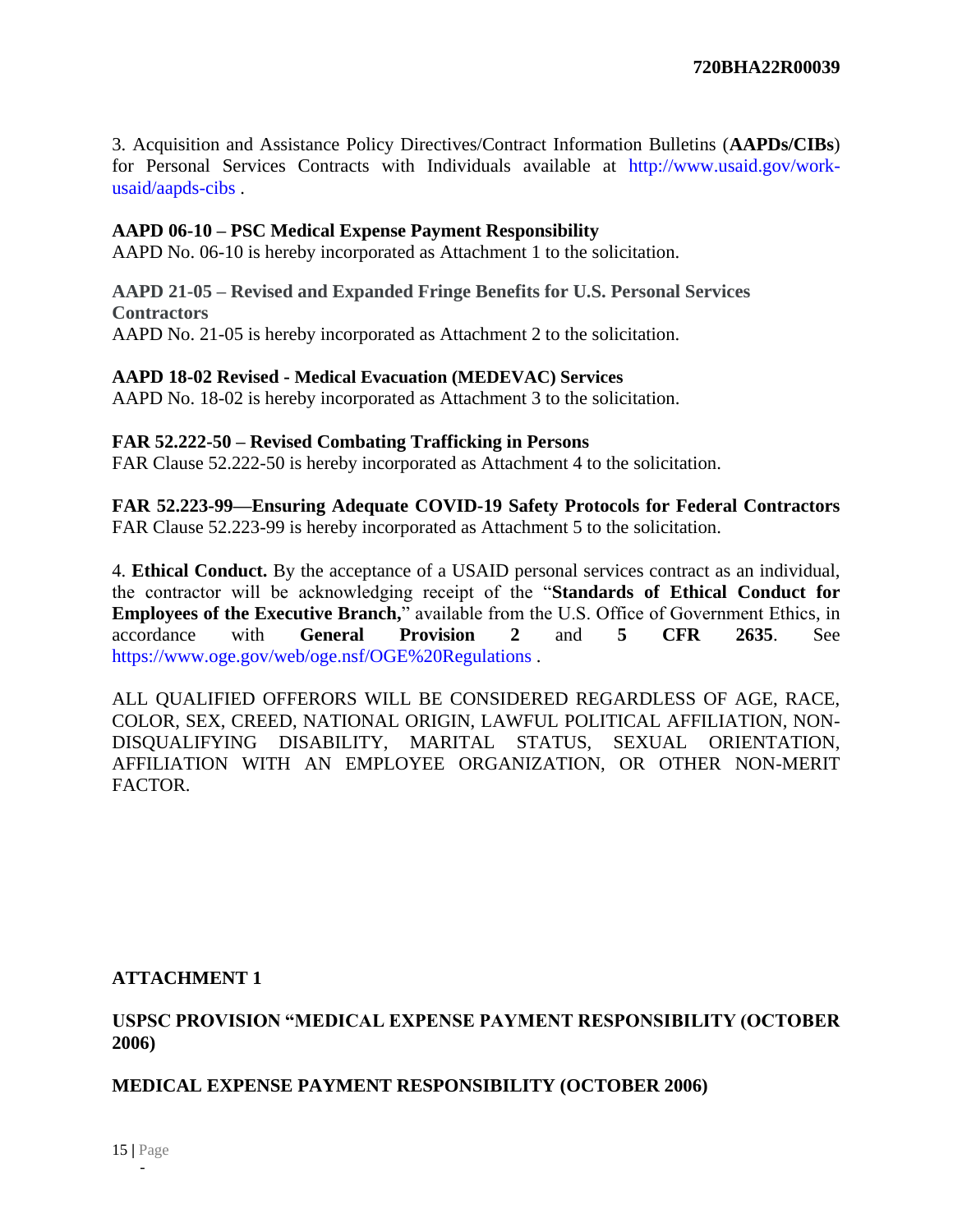(a) Definitions. Terms used in this General Provision are defined in 16 FAM 116 (available at [http://www.foia.state.gov/REGS/fams.asp?level=2&id=59&fam=0\)](http://www.foia.state.gov/REGS/fams.asp?level=2&id=59&fam=0). Note: personal services contractors are not eligible to participate in the Federal Employees Health Programs.

(b) The regulations in the Foreign Affairs Manual, Volume 16, Chapter 520 (16 FAM 520), Responsibility for Payment of Medical Expenses, apply to this contract, except as stated below. The contractor and each eligible family member are strongly encouraged to obtain health insurance that covers this assignment. Nothing in this provision supersedes or contradicts any other term or provision in this contract that pertains to insurance or medical costs, except that section (e) supplements General Provision 25. "MEDICAL EVACUATION (MEDEVAC) SERVICES."

(c) When the contractor or eligible family member is covered by health insurance, that insurance is the primary payer for medical services provided to that contractor or eligible family member(s) both in the United States and abroad. The primary insurer's liability is determined by the terms, conditions, limitations, and exclusions of the insurance policy. When the contractor or eligible family member is not covered by health insurance, the contractor is the primary payer for the total amount of medical costs incurred and the U.S. Government has no payment obligation (see paragraph (f) of this provision).

(d) USAID serves as a secondary payer for medical expenses of the contractor and eligible family members who are covered by health insurance, where the following conditions are met:

(1) The illness, injury, or medical condition giving rise to the expense is incurred, caused, or materially aggravated while the eligible individual is stationed or assigned abroad;

(2) The illness, injury, or medical condition giving rise to the expense required or requires hospitalization and the expense is directly related to the treatment of such illness, injury, or medical condition, including obstetrical care; and

(3) The Office of Medical Services (M/MED) or a Foreign Service medical provider (FSMP) determines that the treatment is appropriate for, and directly related to, the illness, injury, or medical condition.

(e) The Mission Director may, on the advice of M/MED or an FSMP at post, authorize medical travel for the contractor or an eligible family member in accordance with the General Provision 10, Travel and Transportation AAPD 06-10 PSC Medical Expense Payment Responsibility 6 Expenses (July 1993), section (i) entitled "Emergency and Irregular Travel and Transportation." In the event of a medical emergency, when time does not permit consultation, the Mission Director may issue a Travel Authorization Form or Medical Services Authorization Form DS-3067, provided that the FSMP or Post Medical Advisor (PMA) is notified as soon as possible following such an issuance. The contractor must promptly file a claim with his or her medevac insurance provider and repay to USAID any amount the medevac insurer pays for medical travel, up to the amount USAID paid under this section. The contractor must repay USAID for medical costs paid by the medevac insurer in accordance with sections (f) and (g) below. In order for medical travel to be an allowable cost under General Provision 10, the contractor must provide USAID written evidence that medevac insurance does not cover these medical travel costs.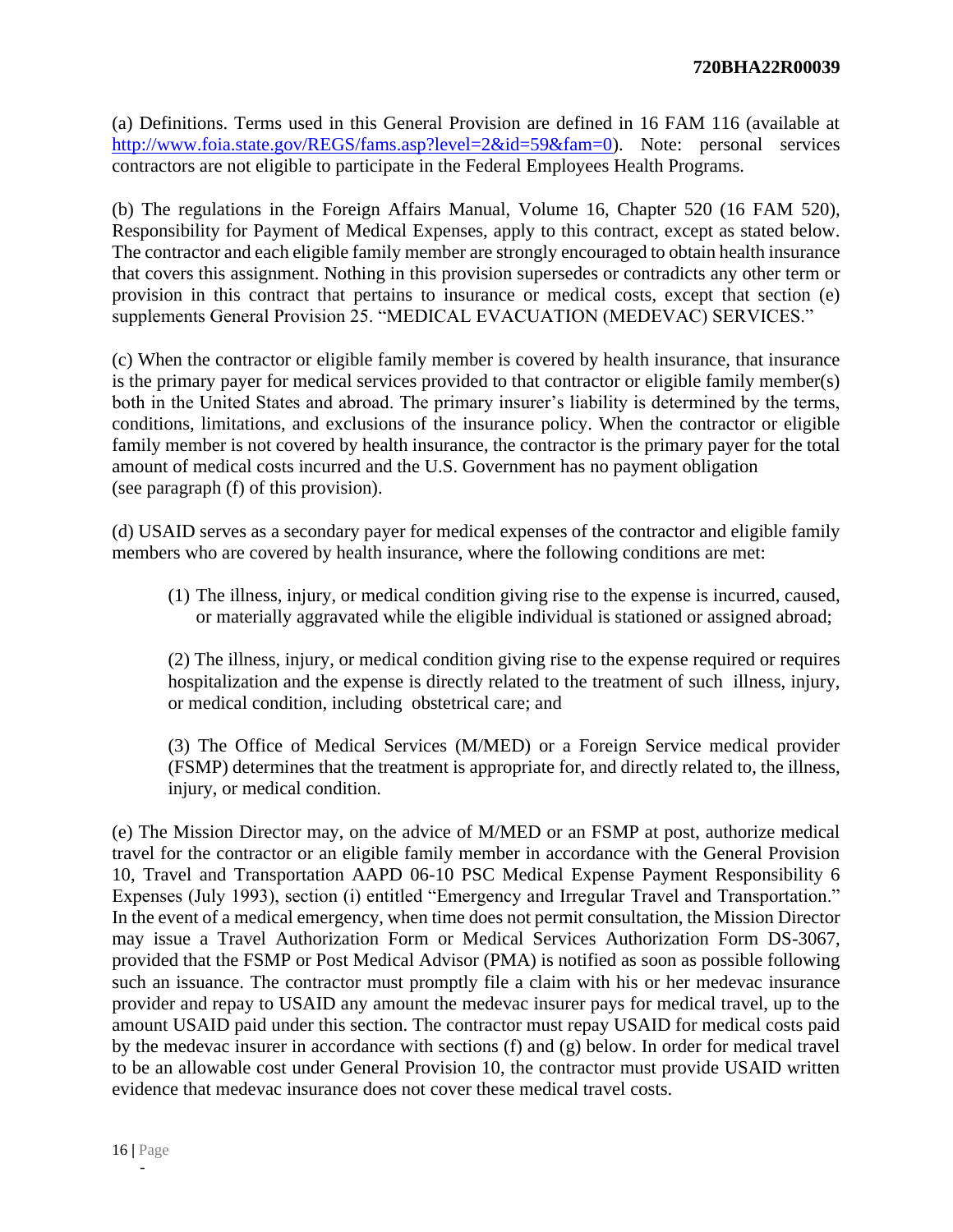(f) If the contractor or eligible family member is not covered by primary health insurance, the contractor is the primary payer for the total amount of medical costs incurred. In the event of a medical emergency, the Medical and Health Program may authorize issuance of Form DS-3067, Authorization for Medical Services for Employees and/or Dependents, to secure admission to a hospital located abroad for the uninsured contractor or eligible family member.

In that case, the contractor will be required to reimburse USAID in full for funds advanced by USAID pursuant to the issuance of the authorization. The contractor may reimburse USAID directly or USAID may offset the cost from the contractor's invoice payments under this contract, any other contract the individual has with the U.S. Government, or through any other available debt collection mechanism.

(g) When USAID pays medical expenses (e.g., pursuant to Form DS-3067, Authorization for Medical Services for Employees and/or Dependents), repayment must be made to USAID either by insurance payment or directly by the contractor, except for the amount of such expenses USAID is obligated to pay under this provision. The Contracting Officer will determine the repayment amount in accordance with the terms of this provision and the policies and procedures for employees contained in 16 FAM 521. When USAID pays the medical expenses, including medical travel costs (see section (e) above), of an individual (either the contractor or an eligible family member) who is covered by insurance, that individual promptly must claim his or her benefits under any applicable insurance policy or policies. As soon as the individual receives the insurance payment, the contractor must reimburse USAID for the full amount that USAID paid on the individual's behalf or the repayment amount determined by the Contracting Officer in accordance with this paragraph, whichever is less. If an individual is not covered by insurance, the contractor must reimburse USAID for the entire amount of all medical expenses and any travel costs the contractor receives from his/her medevac provider.

(h) In the event that the contractor or eligible family member fails to recover insurance payments or transfer the amount of such payments to USAID within 90 days, USAID will take appropriate action to collect the payments due, unless such failure is for reasons beyond the control of the USPSC/dependent. (i) Before departing post or terminating the contract, the contractor must settle all medical expense and medical travel costs. If the contractor is insured, he or she must provide proof to the Contracting AAPD 06-10 PSC Medical Expense Payment Responsibility 7 Officer that those insurance claims have been submitted to the insurance carrier(s) and sign a repayment agreement to repay to USAID any amounts paid by the insurance carrier(s).

[End of Provision]

## **ATTACHMENT 2**

### **GP. 5 Leave and Holidays (NOV 2021) (Pursuant to class deviation #M/OAA-DEV-AIDAR-22-1-c)**

#### **(a) Annual Leave**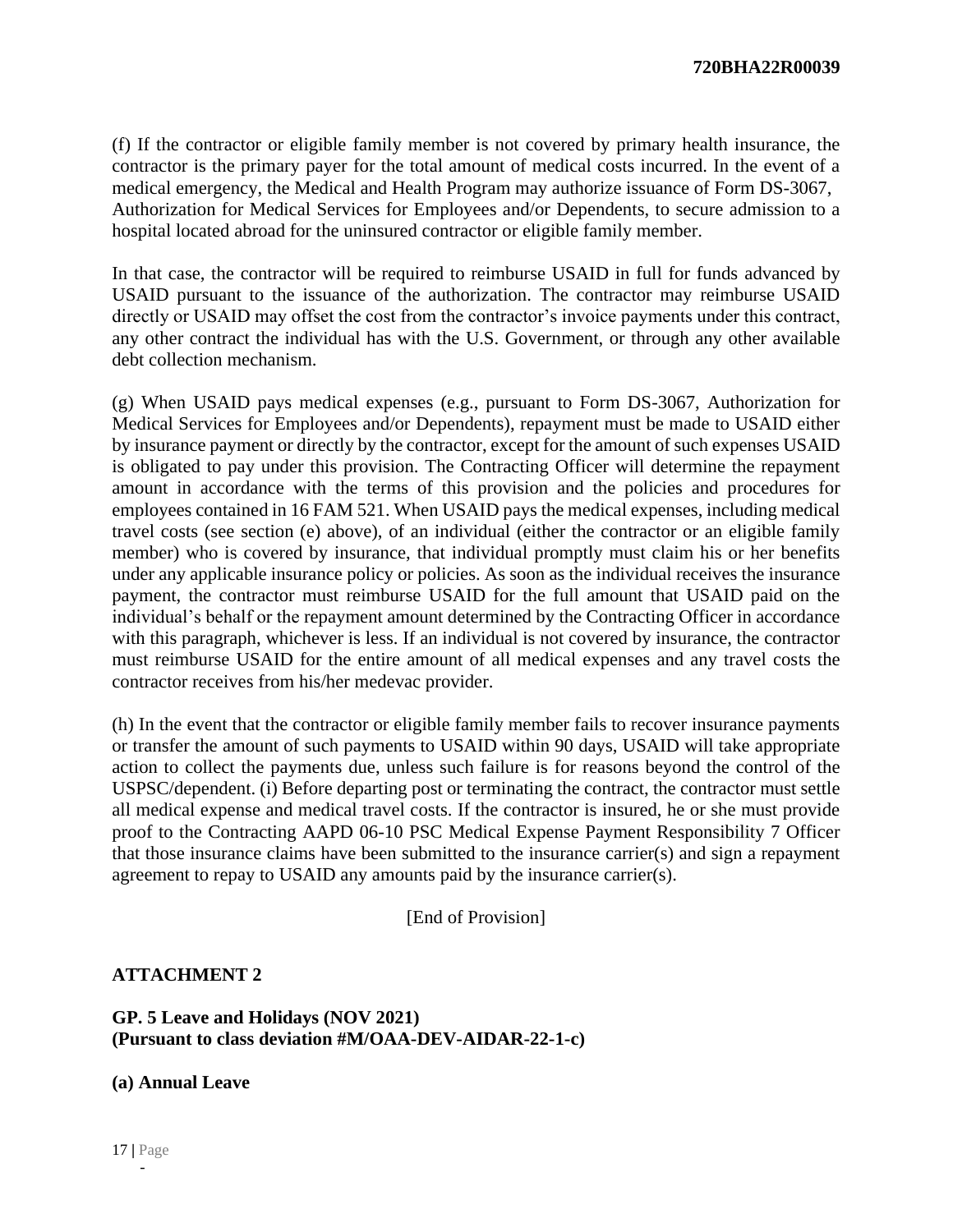- (1) The contractor is not entitled to annual leave if the period of performance of this contract is 90 days or less. If the contract period of performance is more than 90 days, the contractor shall earn annual leave as of the start date of the contract period of performance as specified in paragraph (a)(2) below.
	- (i) If the contract period of performance is ninety (90) calendar days or more, and the contractor's performance is continuous for the contract period of performance, the contractor is entitled to accrue annual leave as of the start date of the contract.
	- (ii) If the contract period of performance is ninety (90) calendar days or more, and the contractor's performance is not continuous during the contract period of performance, the contractor is entitled to accrue annual leave only for each instance of continuous performance of ninety (90) calendar days or more.
	- (iii) If the contract period of performance is less than ninety (90) calendar days, the contractor is not entitled to accrue annual leave.

(2) The rate at which the contractor will accrue annual leave is based on the contractor's time in service according to the table of this paragraph (a)(2). The accrual rates are based on a fulltime, 40-hour workweek, which will be prorated if the contract provides for a shorter workweek:

| Time in Service            | Annual Leave (AL) Accrual Calculation        |  |  |
|----------------------------|----------------------------------------------|--|--|
| 0 to 3 years               | Four hours of leave for each two week period |  |  |
| over 3, and up to 15 years | Six hours of AL for each two week period     |  |  |
|                            | (including 10 hours AL for the final pay     |  |  |
|                            | period of a calendar year)                   |  |  |
| over 15 years              | Eight hours of AL for each two week period   |  |  |

(i) USAID will calculate the time in service based on all the previous service performed by the contractor as—:

(A) An individual personal services contractor with USAID for any duration covered by Sec. 636(a)(3) of the FAA or other statutory authority applicable to USAID; and/or

(B) A former U.S. Government (USG) direct-hire civilian employee; and/or

(C) An honorable active duty member of the uniformed services based on the definition in 5 U.S.C. 2101(3).

(ii) In addition to the information certified by the contractor in their Offeror Information form, the contracting officer may require the contractor to furnish copies of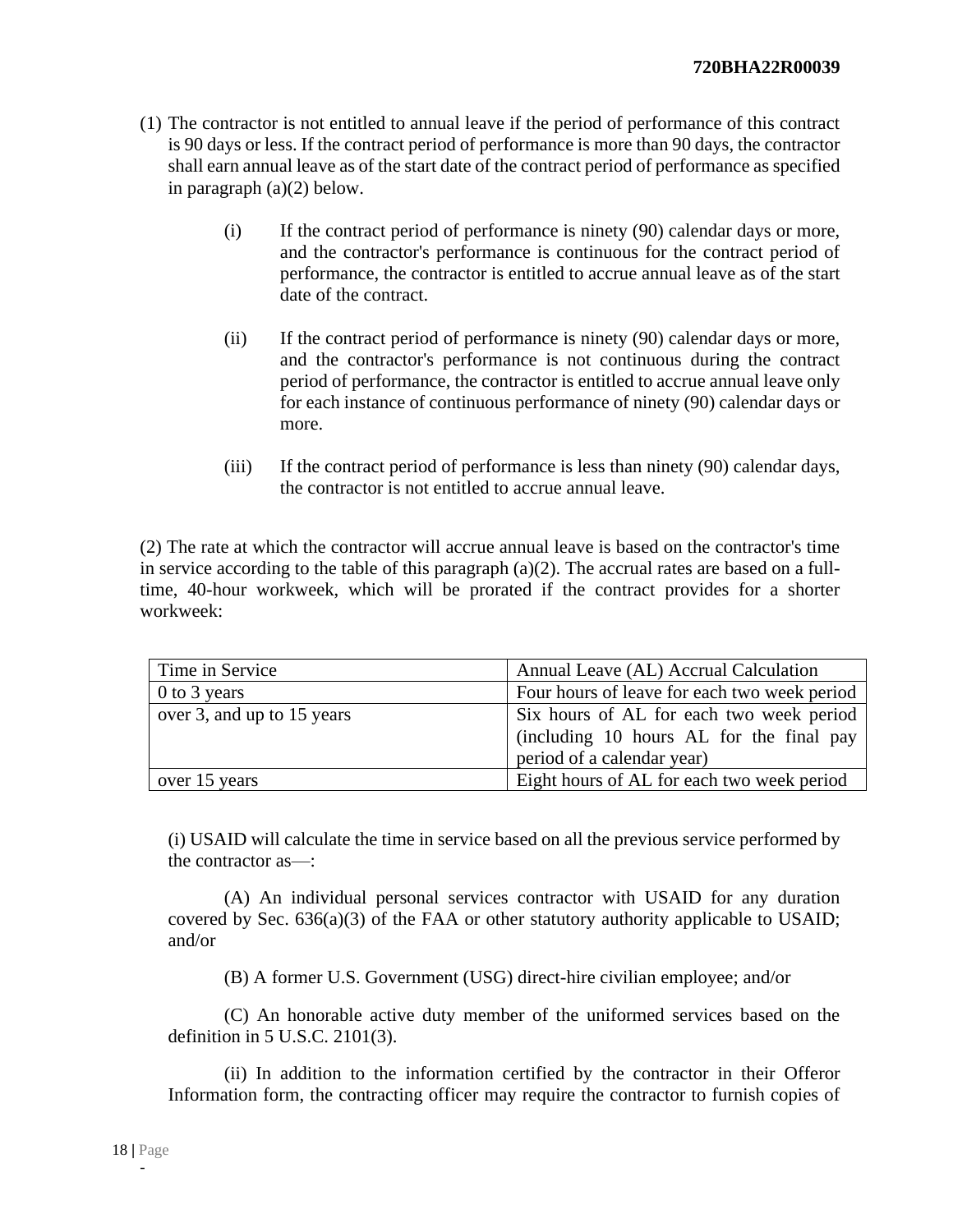previously executed contracts, and/or other evidence of previous service (*e.g.,* SF 50, DD Form 214 or 215) to conduct the due diligence necessary to verify creditable previous service.

(3) Annual Leave is provided under this contract primarily for the purposes of providing the contractor necessary rest and recreation during the period of performance. The contractor, in consultation with the Supervisor, must develop an annual leave schedule early in the period of performance, taking into consideration the requirements of the position, the contractor's preference, and other factors. The maximum amount of annual leave that the contractor can carry over from one leave year to the next is limited to 240 hours. The contractor's unused annual leave balance in excess of the 240 hour maximum at the end of the last pay period of each leave year will be forfeited, unless the requirements of the position precluded the contractor from taking such leave. The contractor may be authorized to restore annual leave for exceptional circumstances beyond the control of the contractor. The restoration of annual leave may be approved only by the USAID Administrator, cognizant Assistant Administrator or Head of an Independent Office reporting directly to the USAID Administrator, and cannot be delegated further. Annual leave restored must be scheduled and used no later than the earlier of either—

(i) The end of the leave year two years after the date fixed by the approving official as the termination date of the exceptional circumstances beyond the contractor's control, which resulted in the forfeiture; or

(ii) The end of the contract.

(4) The contractor must use all accrued annual leave during the period of performance. At the end of the contract, the contractor will forfeit any unused annual leave except where the requirements of the position precluded the contractor from taking annual leave. In this case, the contracting officer may authorize the following:

(i) The contractor to take annual leave during the concluding weeks of the contract, not to exceed the period of performance; or (ii) Payment of a lump-sum for annual leave not taken based on a signed, written determination and findings (D&F) from the contractor's supervisor. The D&F must set out the facts and circumstances that prevented the contractor from taking annual leave, and the contracting officer must find that the contractor did not cause, or have the ability to control, such facts and circumstances. This lump-sum payment must not exceed the number of days the contractor could have accrued during a twelve (12)-month period based on the contractor's accrual rate.

(5) The contractor may be granted advanced annual leave by the contracting officer when circumstances warrant. Advanced leave must be approved by the Mission Director, cognizant Assistant Administrator, or Head of an Independent Office reporting directly to the Administrator, as appropriate. In no case may the contracting officer grant advanced annual leave in excess of the amount the contractor can accrue in a twelve (12)-month period or over the life of the contract, whichever is less. At the end of the period of performance or at termination, the contractor must reimburse USAID for any outstanding balance of advanced annual leave provided to the contractor under the contract.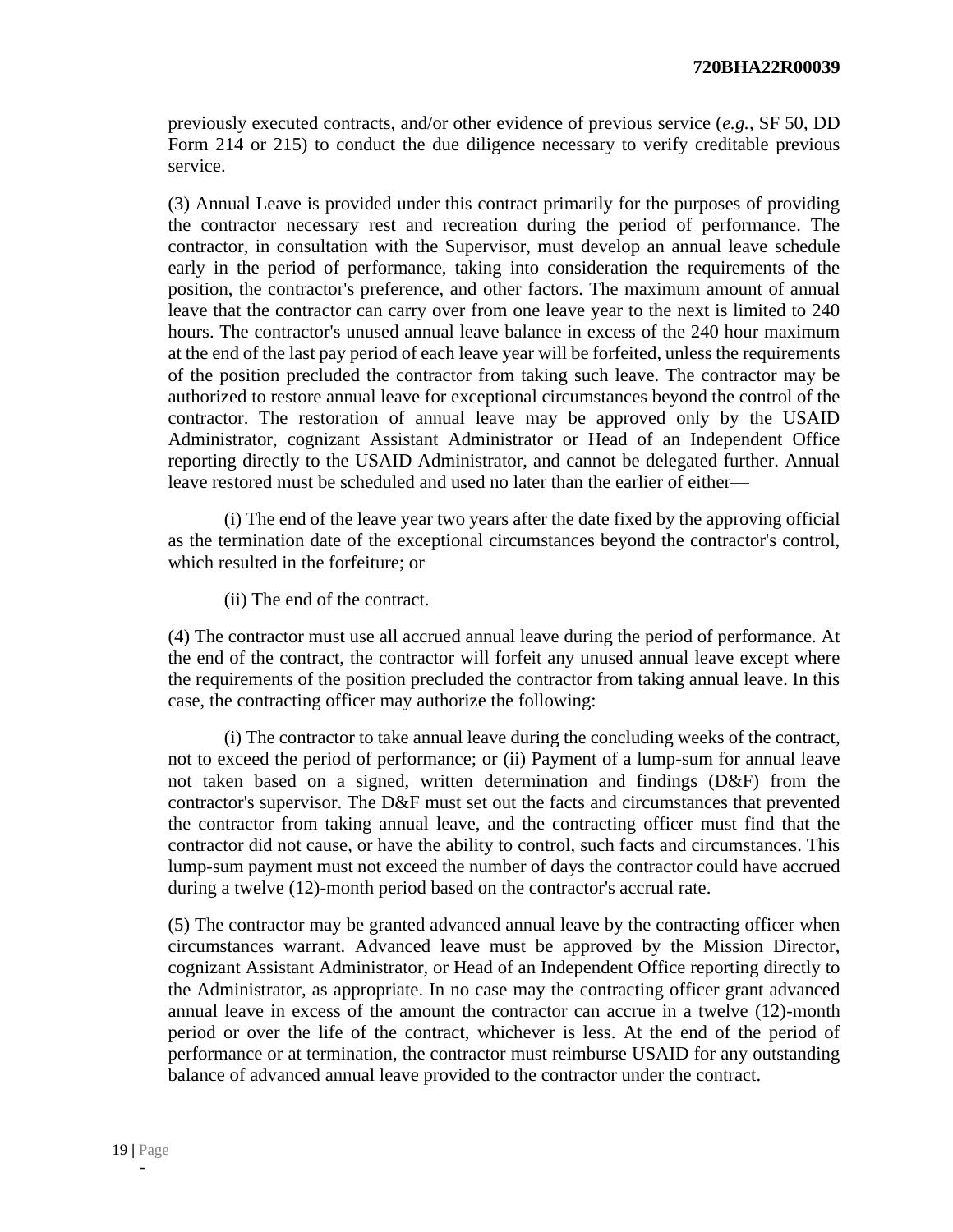**(b) Sick Leave.** The contractor may use sick leave on the same basis and for the same purposes as USAID direct-hire employees. The contractor will accrue sick leave at a rate not to exceed four (4) hours every two (2) weeks for a maximum of thirteen (13) workdays per year based on a full-time, 40-hour workweek, and the rate of accrual will be prorated if the contract provides for a shorter workweek. The contractor may carry over unused sick leave from year to year under the same contract, and to a new follow-on contract for the same work at the same place of performance. The contractor is not authorized to carry over sick leave to a new contract for a different position or at a different location. The contractor will not be compensated for unused sick leave at the completion of this contract.

*(c) Home Leave.* (1) The contractor may be granted home leave to be taken only in the U.S., its commonwealth, possessions, or territories, in one continuous period, under the following conditions:

(i) The contractor must complete twenty-four (24) continuous months of service abroad under this contract, and must not have taken more than thirty (30) workdays leave (annual, sick, or LWOP) in the U.S., its commonwealths, possessions, or territories. The required service abroad will include the actual days in orientation in the U.S. (excluding any language training), travel time by the most direct route, and actual days abroad beginning on the date of arrival in the cooperating country. Any annual and sick leave taken abroad, excluding leave without pay (LWOP), will count toward the period of service abroad. Any days of annual and sick leave taken in the U.S., its commonwealths, possessions, or territories will not be counted toward the required twenty-four (24) months of service abroad.

(ii) The contractor must agree to return immediately after completing home leave to continue performance for an additional—

 $(A)$  Two  $(2)$  years, or

(B) Not less than one (1) year, if approved in writing by the Mission Director before the contractor departs on home leave.

(iii) If the contractor agrees to meet the conditions in paragraph  $(c)(1)(ii)$  of this clause above by returning to the same USAID Mission under this contract or a new contract, the contractor may be granted thirty (30) workdays of home leave.

(iv) If the contractor agrees to meet the continued performance conditions of paragraph (c)(1)(ii) of this clause and will be relocating to a different USAID Mission under a new USAID personal services contract immediately following the completion of home leave, the contractor may be granted twenty (20) workdays of home leave. USAID will provide the contractor these twenty days of home leave under this contract, not under the new contract.

(v) If home leave eligibility is based on paragraph  $(c)(1)(iv)$  of this clause, prior to departure on home leave, the contractor must submit to the contracting officer at the current Mission, a copy of the new contract with a special award condition in the contract Schedule indicating the contractor's obligation to fulfill the commitment for continued performance in accordance with paragraph  $(c)(1)(ii)$  of this clause.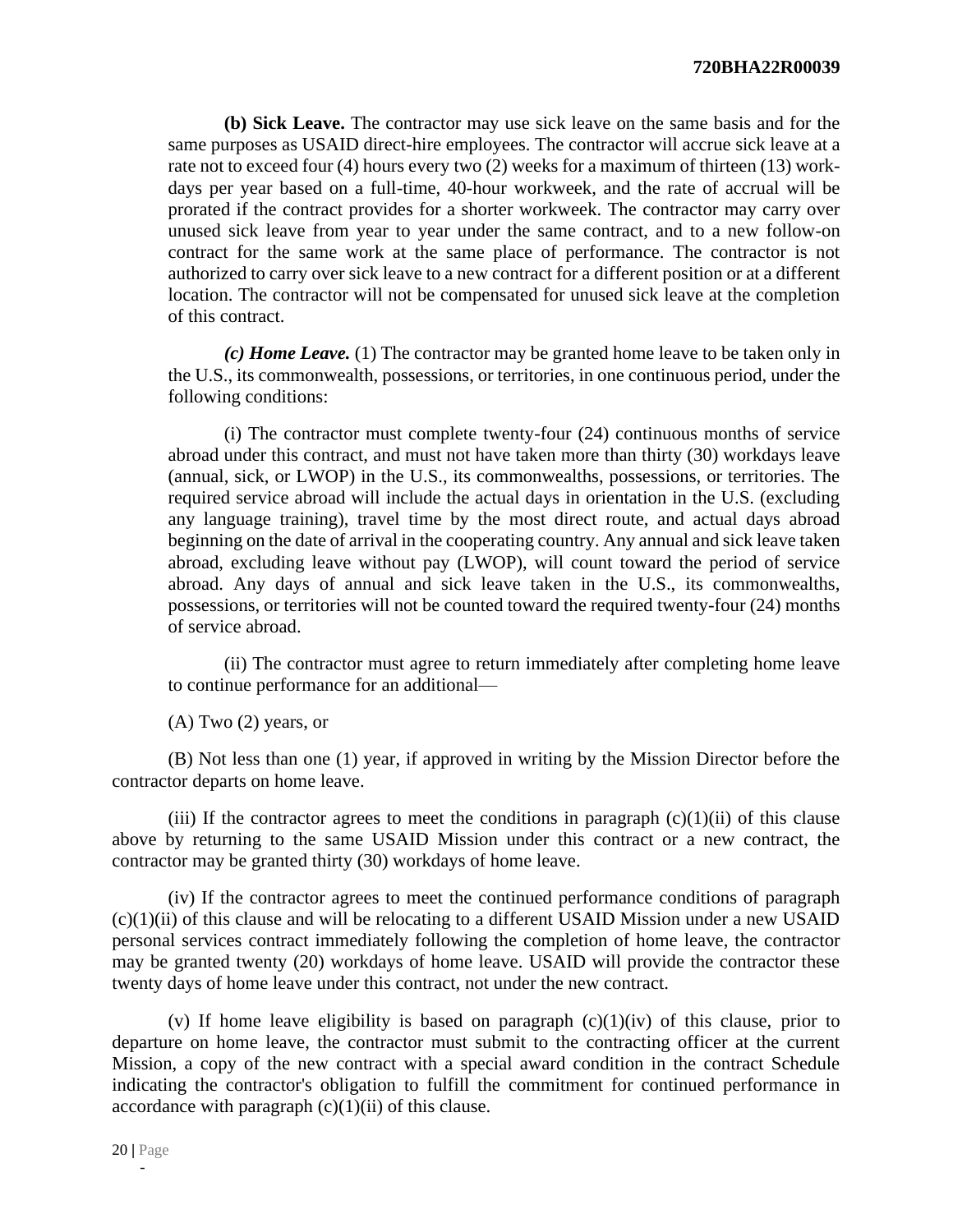(2) Notwithstanding the requirements in paragraph  $(c)(1)$  of this clause, the contractor may be granted advanced home leave subject to all of the following conditions:

(i) Granting of advanced home leave would serve in each case to advance the attainment of the objectives of this contract; and

(ii) The contractor has served at least eighteen (18) months abroad, as defined in paragraph (c)(4) of this clause, at the same USAID Mission under this contract, and has not taken more than 30 work days leave (annual, sick or LWOP) in the U.S.; and

(iii) The contractor agrees to return immediately to the same Mission to complete the time remaining to meet the twenty-four (24) month period of service required for home leave, which begins after the contractor returns from home leave, plus an additional—

 $(A)$  Two  $(2)$  years, or

(B) Not less than one (1) year, if approved by the Mission Director, under the current contract, or under a new contract for the same or similar services at the same Mission, before the contractor departs on home leave.

(3)(i) Home leave must be taken only in the U.S., its commonwealths, possessions, or territories. Any days spent in any other location will be charged to annual leave, or if the contractor does not have accrued annual leave to cover these days, the contractor will be placed on LWOP.

(ii) Travel time by the most direct route is authorized in addition to the home leave authorized under this "Leave and Holidays" clause. Salary during travel to and from the U.S. for home leave will be limited to the time required for travel by the most direct and expeditious route. Additional home leave travel requirements are included in the "Travel and Transportation Expenses" clause of this contract.

(iii) Except for reasons beyond the contractor's control as determined by the contracting officer, the contractor must return abroad immediately after home leave to fulfill the additional required continued performance of services for any home leave provided under this contract, or else the contractor must reimburse USAID for the salary and benefits costs of home leave, travel and transportation, and any other payments related to home leave.

(iv) Unused home leave is not reimbursable under this contract.

(4) The contracting officer may authorize the contractor to spend no more than five (5) days in work status for consultation at USAID/Washington while on home leave in the U.S., before returning abroad. Consultation in excess of five (5) days or at locations other than USAID/Washington must be approved in advance by the Mission Director or the contracting officer.

**(d) Home Leave for Qualifying Posts***.* (1) If the contractor ordinarily qualifies for home leave and has completed a 12-month period at one of the USAID qualifying Missions, as announced by the Department of State or USAID, the contractor is entitled to ten (10) workdays of home leave in addition to the home leave the contractor is normally entitled to in accordance with paragraph (c) of this "Leave and Holidays" clause.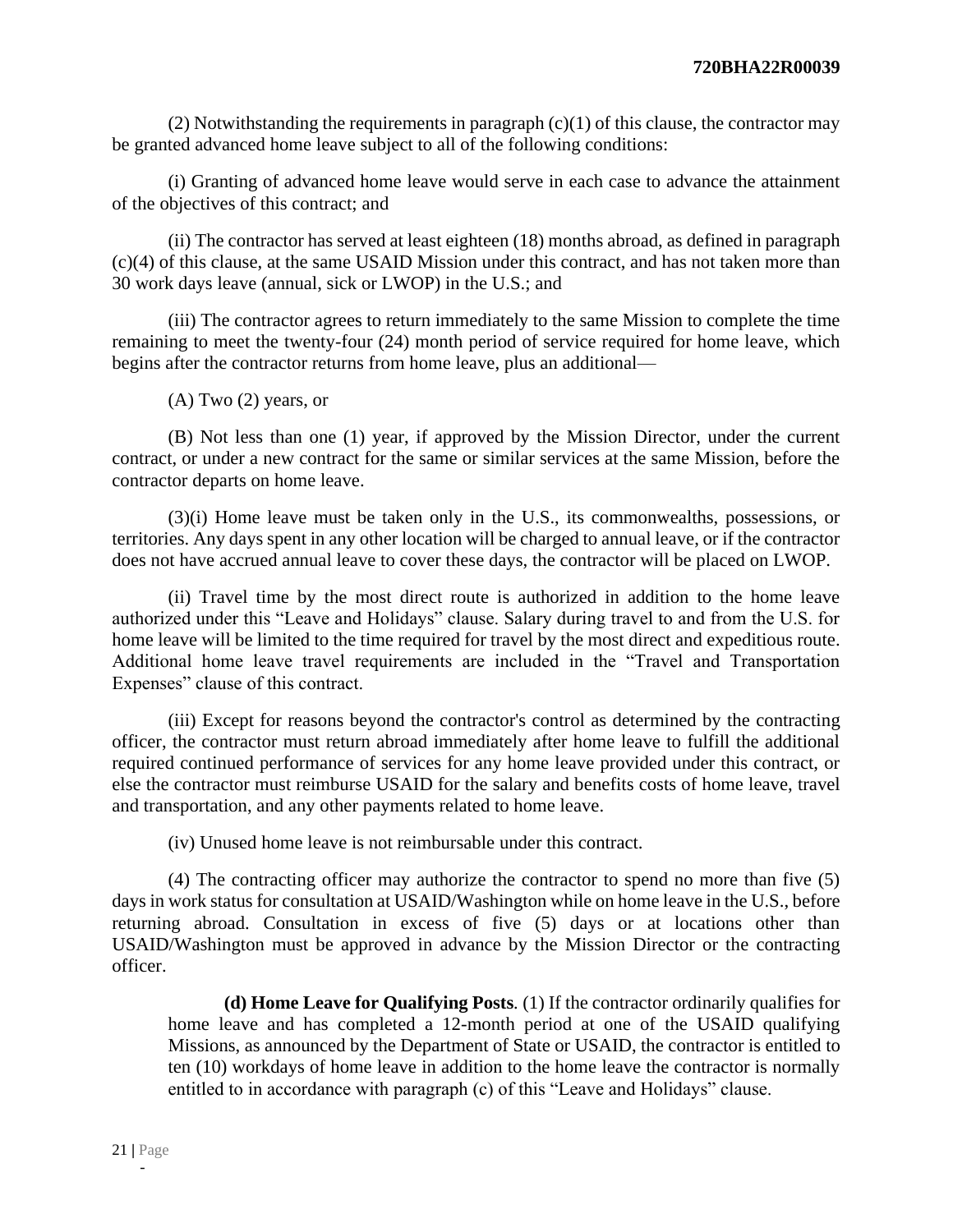(2) There is no requirement that an eligible contractor take this additional home leave for qualifying Missions; it is for use at the contractor's option. If the contractor is eligible and elects to take such home leave, the contractor must take all ten (10) workdays at one time in the U.S. under the conditions described in paragraphs  $(c)(3)$  and  $(c)(4)$  of this clause. If the contractor is returning to the U.S. and not returning abroad to the same or different USAID Mission, the contractor is not eligible for home leave for qualifying Missions, and this paragraph (d) will not apply.

**(e) Holidays and Administrative Leave***.* The contractor is entitled to all holidays and administrative leave granted by USAID to U.S. direct-hire employees as announced by the Agency or Mission.

**(f) Military Leave.** Military leave of not more than 15 calendar days in any calendar year may be granted to a contractor who is a reservist of the U.S. Armed Forces. The contractor must provide advance notice of the pending military leave to the Contracting Officer or the Mission Director as soon as known. A copy of any such notice must be part of the contract file.

**(g) Leave Without Pay (LWOP).** LWOP may be granted only with the written approval of the Contracting Officer or Mission Director, unless a USPSC is requesting for such leave for family and leave purposes under paragraph (i) below.

**(h) Compensatory Time.** USAID may grant compensatory time off only with the written approval of the contracting officer or Mission Director in rare instances when it has been determined absolutely essential and consistent with the policies that apply to USAID U.S. direct hire employees. The contractor may use earned compensatory time off in accordance with policies that apply to USAID direct-hire employees.

#### **(i) Family and Medical Leave (FML)**

(1) USAID provides family and medical leave (FML) for eligible USPSCs working within the U.S., or any Territories or possession of the United States, in accordance with Title I of the Family and Medical Leave Act of 1993, as amended, and as administered by the Department of Labor under [29 CFR 825.](https://www.ecfr.gov/cgi-bin/text-idx?SID=db0243f608afdb03943b0635a819c860&mc=true&tpl=/ecfrbrowse/Title29/29cfr825_main_02.tpl) USAID is also extending FML to eligible USPSCs working outside the U.S., or any Territories or possession of the U.S., in accordance with this paragraph (i) as a matter of policy discretion.

(2) FML only applies to USPSCs, not any other type of PSC.

(3) In accordance with 29 CFR 825.110, to be eligible for family and medical leave, the contractor must have--

(i) Been employed or under contract for at least twelve (12) months with a U.S. federal agency as a direct-hire or a personal services contractor; and

(ii) Performed at least 1,250 hours of service with a U.S. federal agency as a direct hire or a personal services contractor during the previous 12-month period immediately preceding the commencement of family and medical leave.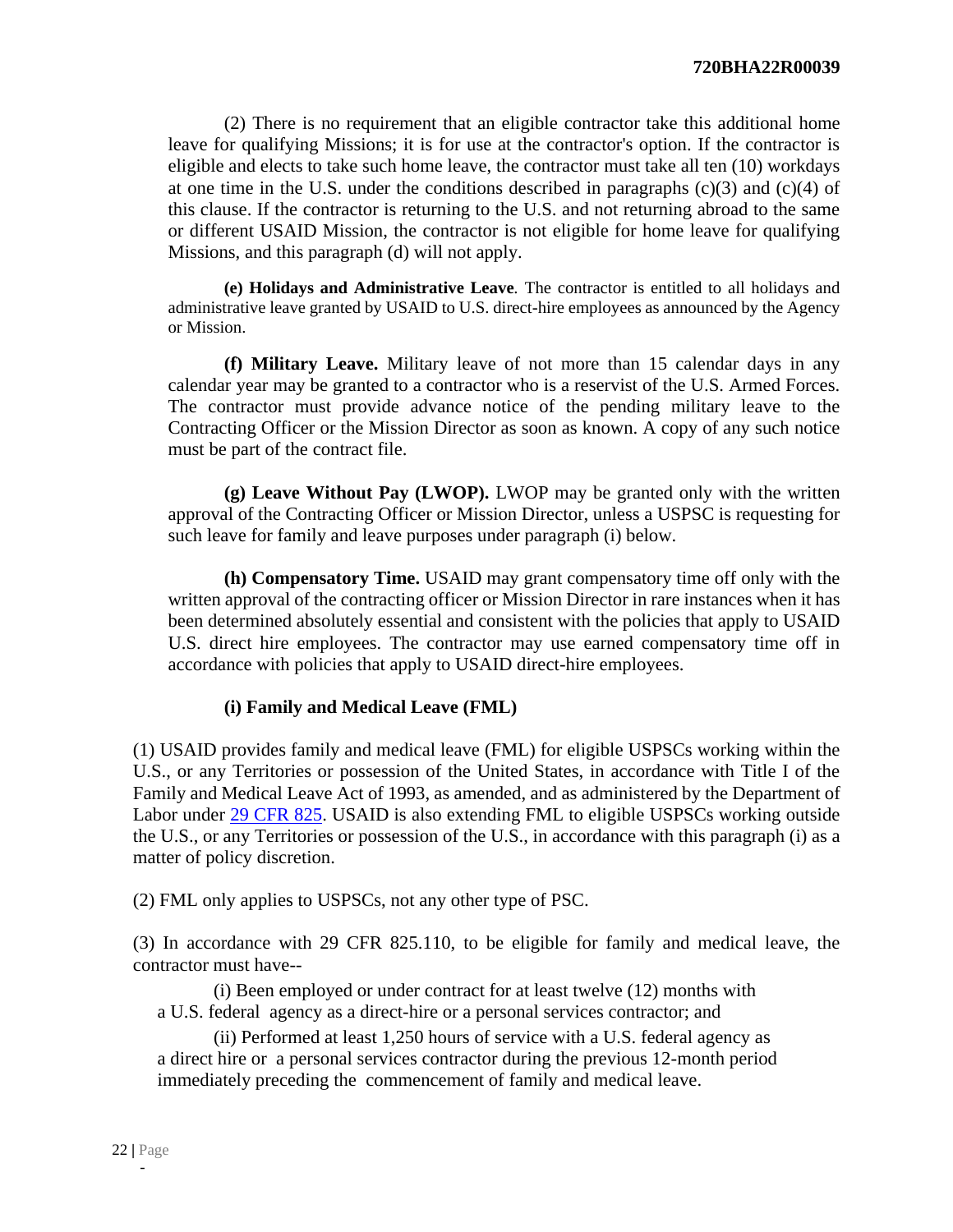(4) In accordance with 29 CFR 825.200(a), and USAID's internal policies available in Automated Directive System Chapter 309 (ADS 309), an eligible contractor may take up to twelve (12) workweeks of leave under FMLA, Title I, in any 12-month period for the reasons specified in 29 CFR 825.112.

(5) In accordance with 29 CFR part 825.207, the contractor may take LWOP for family and medical leave purposes. However, the contractor may choose to substitute LWOP with accrued annual or sick leave earned under the terms of this contract. If the contractor does not choose to substitute accrued paid leave, the contracting officer, in consultation with the contractor's supervisor, may require the contractor to substitute accrued paid leave for LWOP. The contracting officer must obtain the required certifications for approval of family medical leave in accordance with USAID policy. The contractor must notify the contractor's Supervisor of the intent to substitute paid leave for LWOP prior to the date such paid leave commences. After having invoked the entitlement to family and medical leave and taking LWOP for that purpose, the contractor cannot retroactively substitute paid leave for the LWOP already taken under family and medical leave.

(6) FML is not authorized for any period beyond the completion date of this contract.

(7) When requesting family medical leave, the contractor must submit the relevant leave request in writing, including certifications and other supporting documents required by 29 CFR 825 and USAID policy in ADS 309.

(8) The U.S. Department of Labor's (DOL's) [Wage and Hour Division \(WHD\) Publication](https://www.dol.gov/whd/regs/compliance/posters/fmlaen.pdf)  [1420](https://www.dol.gov/whd/regs/compliance/posters/fmlaen.pdf) explains the FMLA's provisions and provides information concerning procedures for filing complaints for violations of the Act.

#### (j) *Paid Parental Leave***.**

 (1) If the contractor is eligible for family and medical leave in accordance with paragraph (i) "Family and Medical Leave" of this clause, then instead of family and medical leave, the contractor may be authorized to take paid parental leave as specified in this paragraph, similar to that provided to USAID direct-hire employees. When authorized to do so by the contracting officer, the contractor may elect to substitute paid parental leave for up to twelve (12) workweeks of family and medical leave, as specified in paragraph (i) of this clause. The contractor may take such paid parental leave after the occurrence of the birth or placement of a child which results in the contractor assuming and continuing a parental role with respect to the newly born or placed child in accordance with the requirements of this paragraph (j).

 (2) Paid parental leave may be taken intermittently or on a reduced leave schedule, subject to the mutual agreement of the contractor and their supervisor. Paid parental leave must be used no later than the end of the 12-month period beginning on the date of the birth or placement involved. At the end of that 12 month period, any unused balance of paid parental leave expires and is not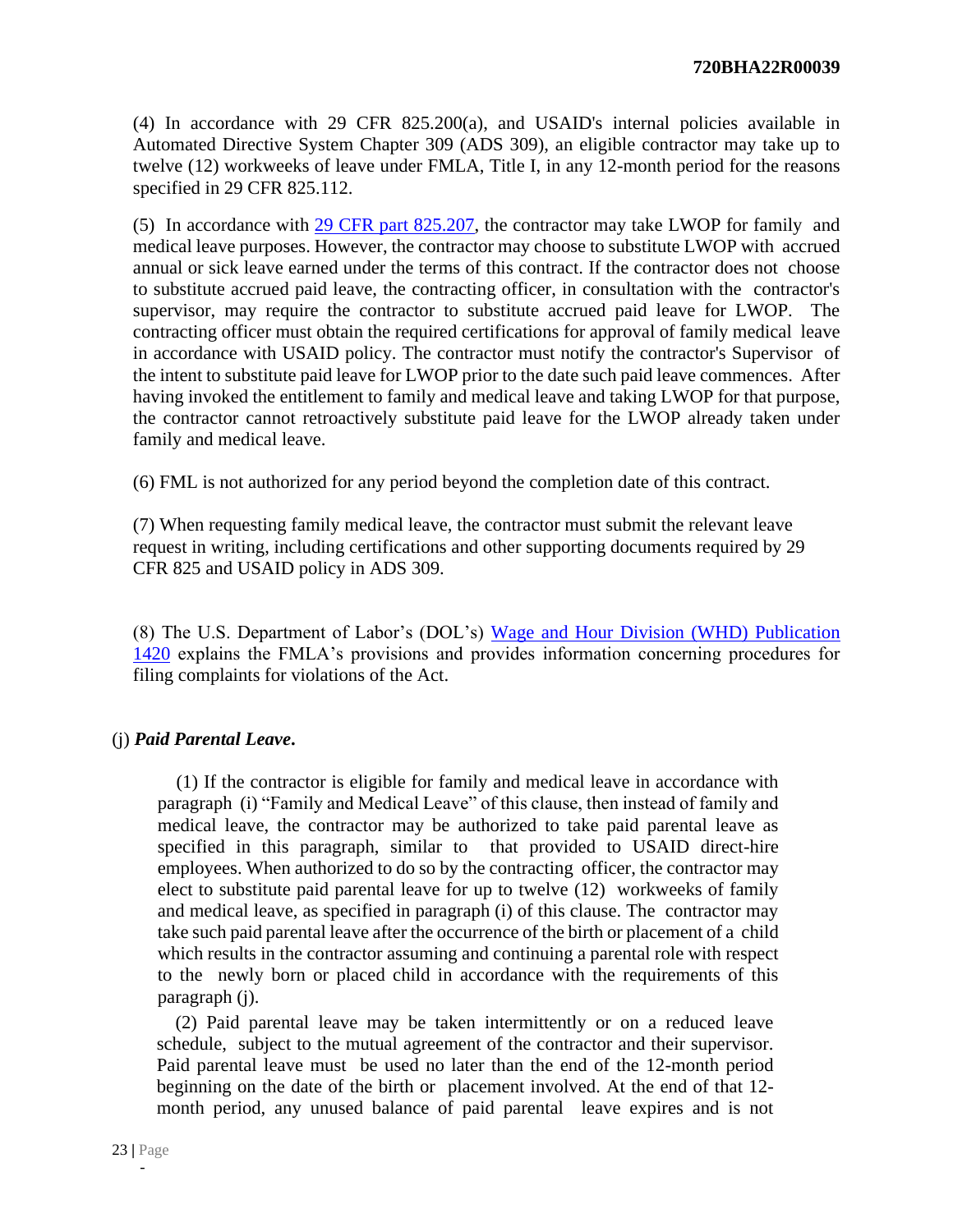**720BHA22R00039**

available for future use. No payment will be made for unused or expired paid parental leave. Paid parental leave is not annual leave, and thus will not be included in any lump-sum payment for annual leave following completion or termination of the contract.

(3) To establish eligibility for paid parental leave, the contracting officer may require the contractor to provide documentation of entitlement and a signed certification. Appropriate documentation of entitlement is to show that the contractor's use of paid parental leave is directly connected with a birth or placement that has occurred, such as a birth certificate or a document from an adoption or foster care agency regarding the placement. By the signed certification, the contractor is attesting that the paid parental leave is being taken by the contractor in connection with the documented birth or placement, and that the contractor has a continuing parental role with respect to the newly born or placed child.

(4) (i) The contractor may not use any paid parental leave unless the contractor agrees in writing, before commencement of the leave, to return immediately after completing paid parental leave to continue performance under this contract for at least 12 workweeks. This 12-workweek period of performance obligation begins on the contractor's first scheduled workday after the contractor concludes taking such leave, whether taken consecutively or intermittently, regardless of the amount of leave taken. The period of performance obligation by the contractor is fixed at 12 workweeks regardless of the amount of leave used by the contractor. Due to this 12-workweek mandatory period of performance obligation, the contracting officer will not authorize paid parental leave for use by the contractor within the last 12 workweeks before the contract end date, including option periods if any, regardless whether exercised. Within the last 24 workweeks of the contract, because of the mandatory 12-week period of obligation, the contracting officer will only authorize paid parental leave for any time remaining before the contract end date beyond the 12-week mandatory period of performance. Any paid parental leave taken by the contractor as well as the 12-week period of performance obligation must be completed by the contract end date, including any option periods, regardless of whether exercised.

(ii) If the contractor is eligible for paid parental leave, but is physically or mentally incapable of entering into the period of performance obligation agreement before the period of leave, such leave may be temporarily authorized, or retroactively invoked upon return to duty, subject to a determination that, in the Agency's judgment, the contractor was incapable of entering into such agreement in accordance with the requirements of this paragraph (4) at the time of the commencement of the leave entitlement.

(5) (i) If, during the period of paid parental leave or of the required 12 workweek period of performance obligation, the contractor learns, or decides, they will not be able or willing to complete the period of performance obligation, the contractor must notify their supervisor and contracting officer of the situation as soon as possible. After receiving such notice, the contracting officer will coordinate with the supervisor to determine whether reimbursement is required in accordance with this paragraph (5).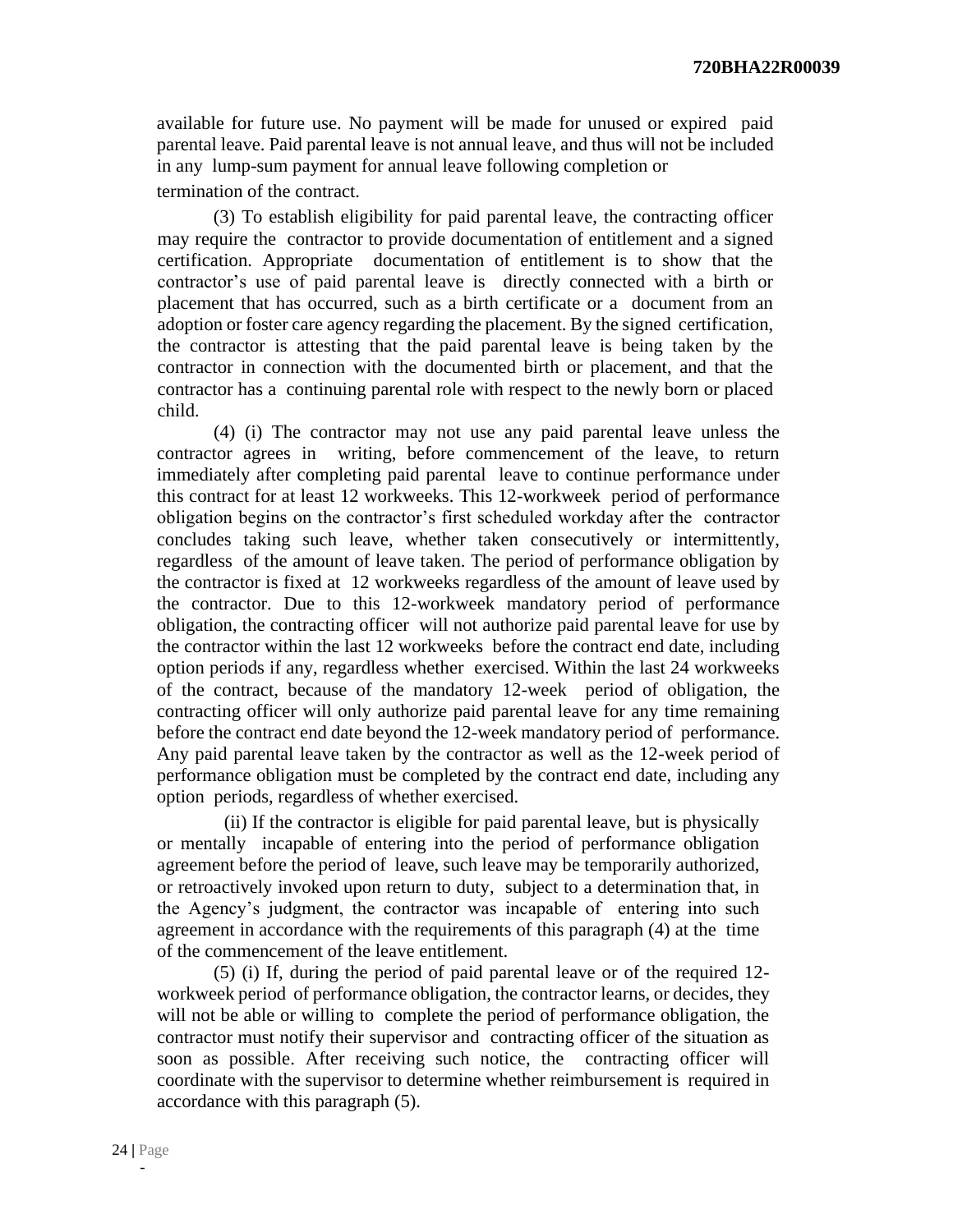(ii) If the contractor fails to return to work for the required 12-week obligation, the Agency will require reimbursement from the contractor of an amount equal to the total amount of the Government contributions paid by the Agency to or on behalf of the contractor to maintain the contractor's health insurance coverage during the period of paid parental leave.

(iii) The contracting officer may waive the reimbursement requirement of this paragraph (5) if the contractor is unable to fulfill the required 12-workweek obligation for any of the following reasons:

(A) in the Agency's judgment, the contractor is unable to return to work because of the continuation, recurrence, or onset of a serious health condition (including mental health) of the contractor or the newly born or placed child—but only if the condition is related to the applicable birth or placement; or

(B) in the Agency' judgment, the contractor is unable to return to work due to circumstances beyond the contractor's control that precludes performance under the contract; or (

C) the contracting officer terminates the contract for convenience in accordance with the clause entitled "Termination", or does not exercise any option period.

**(k) Leave Records.** The contractor shall maintain current leave records for himself/herself and make them available, as requested by the Mission Director or the Contracting Officer.

(End of Clause)

#### **ATTACHMENT 3**

**Title 48 of the Code of Federal Regulations (CFR) Chapter 7 USAID Acquisition Regulation (AIDAR)**

**APPENDIX D--DIRECT USAID CONTRACTS WITH A U.S. CITIZEN OR A U.S. RESIDENT ALIEN FOR PERSONAL SERVICES ABROAD**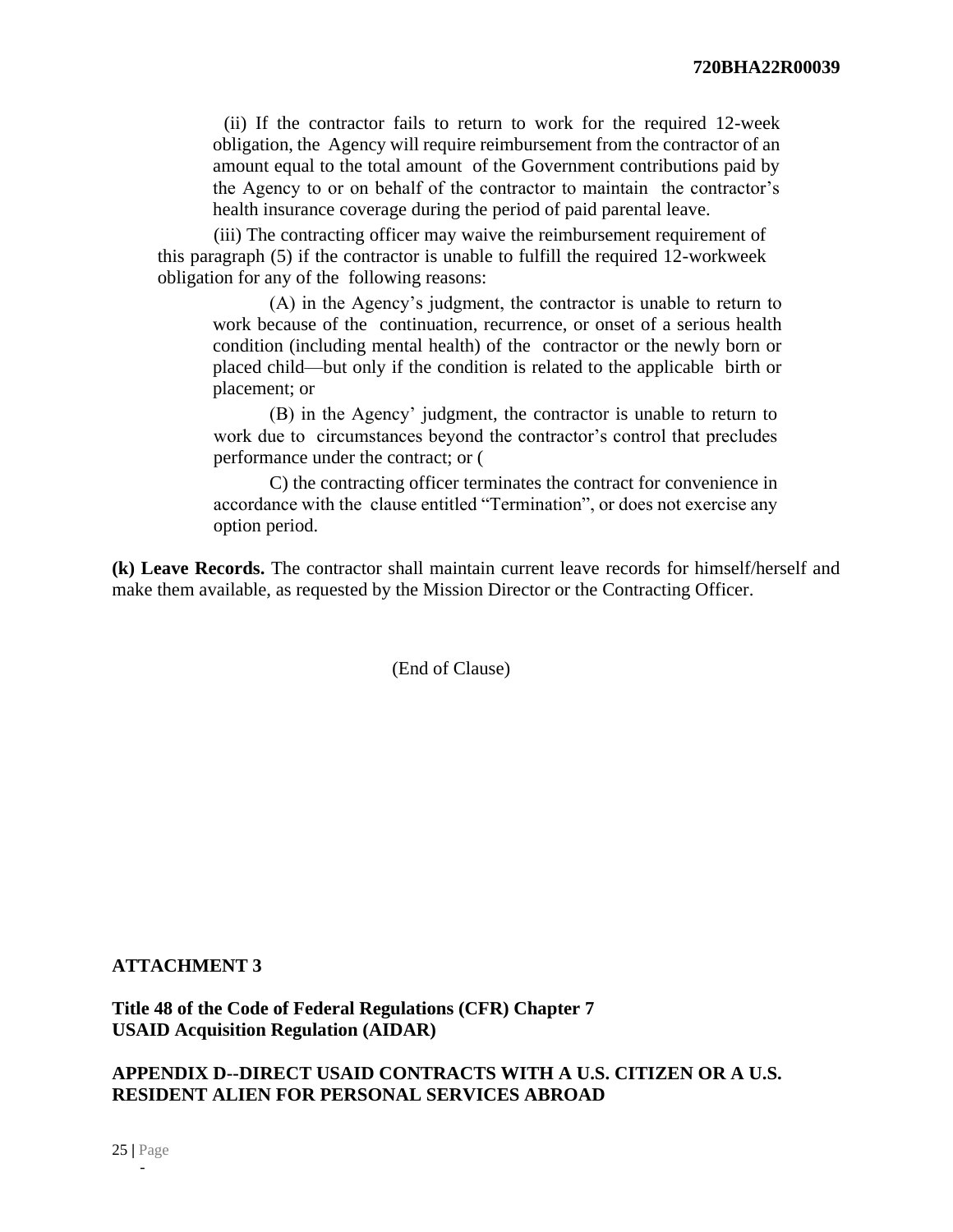### **GP 25. MEDICAL EVACUATION (MEDEVAC) SERVICES (DEC 2019) (Pursuant to class deviation #M/OAA-DEV-AIDAR-20-3c)**

A contractor who is required to relocate abroad and accompanying eligible family members; or a contractor on official travel status abroad on temporary duty or training, will be provided Medevac services through the Department of State, Bureau of Medical Services, similar to that provided to U.S. Government employees in 16 FAM 300 Medical Travel. Medevac costs that will be covered by USAID include travel and per diem, but do not include medical care costs.

To be eligible for Medevac services covered by the Department of State Medevac program, the contractor and accompanying eligible family members must obtain and maintain international health insurance coverage in accordance with the clause of the contract entitled, "Insurance."

[END CLAUSE]

## **ATTACHMENT 4**

#### **52.222-50 Combating Trafficking in Persons (Nov 2021)**

(a) *Definitions*. As used in this clause-

 *Agent* means any individual, including a director, an officer, an employee, or an independent contractor, authorized to act on behalf of the organization.

*Coercion* means-

(1) Threats of serious harm to or physical restraint against any person;

 (2) Any scheme, plan, or pattern intended to cause a person to believe that failure to perform an act would result in serious harm to or physical restraint against any person; or

(3) The abuse or threatened abuse of the legal process.

 *Commercial sex act* means any sex act on account of which anything of value is given to or received by any person.

*Commercially available off-the-shelf (COTS) item* —

(1) Means any item of supply (including construction material) that is—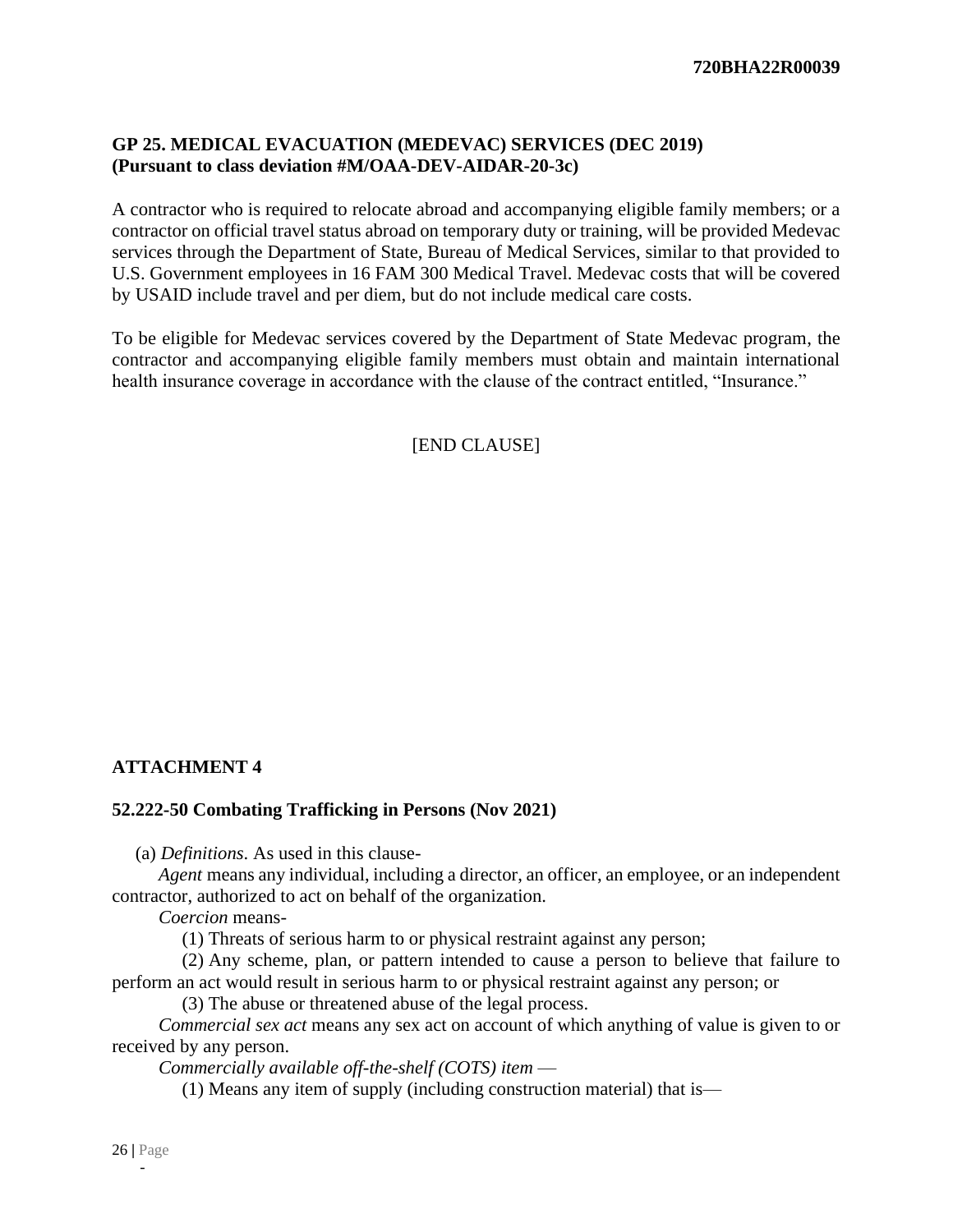(i) A commercial product (as defined in paragraph (1) of the definition of "commercial product" at Federal Acquisition Regulation (FAR) [2.101;](https://www.acquisition.gov/far/2.101#FAR_2_101)

(ii)Sold in substantial quantities in the commercial marketplace; and

 (iii)Offered to the Government, under a contract or subcontract at any tier, without modification, in the same form in which it is sold in the commercial marketplace; and

 (2)Does not include bulk cargo, as defined in [46 U.S.C. 40102\(4\),](http://uscode.house.gov/browse.xhtml;jsessionid=114A3287C7B3359E597506A31FC855B3) such as agricultural products and petroleum products.

 *Debt bondage* means the status or condition of a debtor arising from a pledge by the debtor of his or her personal services or of those of a person under his or her control as a security for debt, if the value of those services as reasonably assessed is not applied toward the liquidation of the debt or the length and nature of those services are not respectively limited and defined.

 *Employee* means an employee of the Contractor directly engaged in the performance of work under the contract who has other than a minimal impact or involvement in contract performance.

*Forced Labor* means knowingly providing or obtaining the labor or services of a person-

 (1) By threats of serious harm to, or physical restraint against, that person or another person;

 (2) By means of any scheme, plan, or pattern intended to cause the person to believe that, if the person did not perform such labor or services, that person or another person would suffer serious harm or physical restraint; or

(3) By means of the abuse or threatened abuse of law or the legal process.

*Involuntary servitude* includes a condition of servitude induced by means of-

 (1) Any scheme, plan, or pattern intended to cause a person to believe that, if the person did not enter into or continue in such conditions, that person or another person would suffer serious harm or physical restraint; or

(2) The abuse or threatened abuse of the legal process.

 *Recruitment fees* means fees of any type, including charges, costs, assessments, or other financial obligations, that are associated with the recruiting process, regardless of the time, manner, or location of imposition or collection of the fee.

 (1) Recruitment fees include, but are not limited to, the following fees (when they are associated with the recruiting process) for-

 (i) Soliciting, identifying, considering, interviewing, referring, retaining, transferring, selecting, training, providing orientation to, skills testing, recommending, or placing employees or potential employees;

(ii) Advertising

(iii) Obtaining permanent or temporary labor certification, including any associated

fees;

(iv) Processing applications and petitions;

(v) Acquiring visas, including any associated fees;

 (vi) Acquiring photographs and identity or immigration documents, such as passports, including any associated fees;

 (vii) Accessing the job opportunity, including required medical examinations and immunizations; background, reference, and security clearance checks and examinations; and additional certifications;

(viii) An employer's recruiters, agents or attorneys, or other notary or legal fees;

 (ix) Language interpretation or translation, arranging for or accompanying on travel, or providing other advice to employees or potential employees;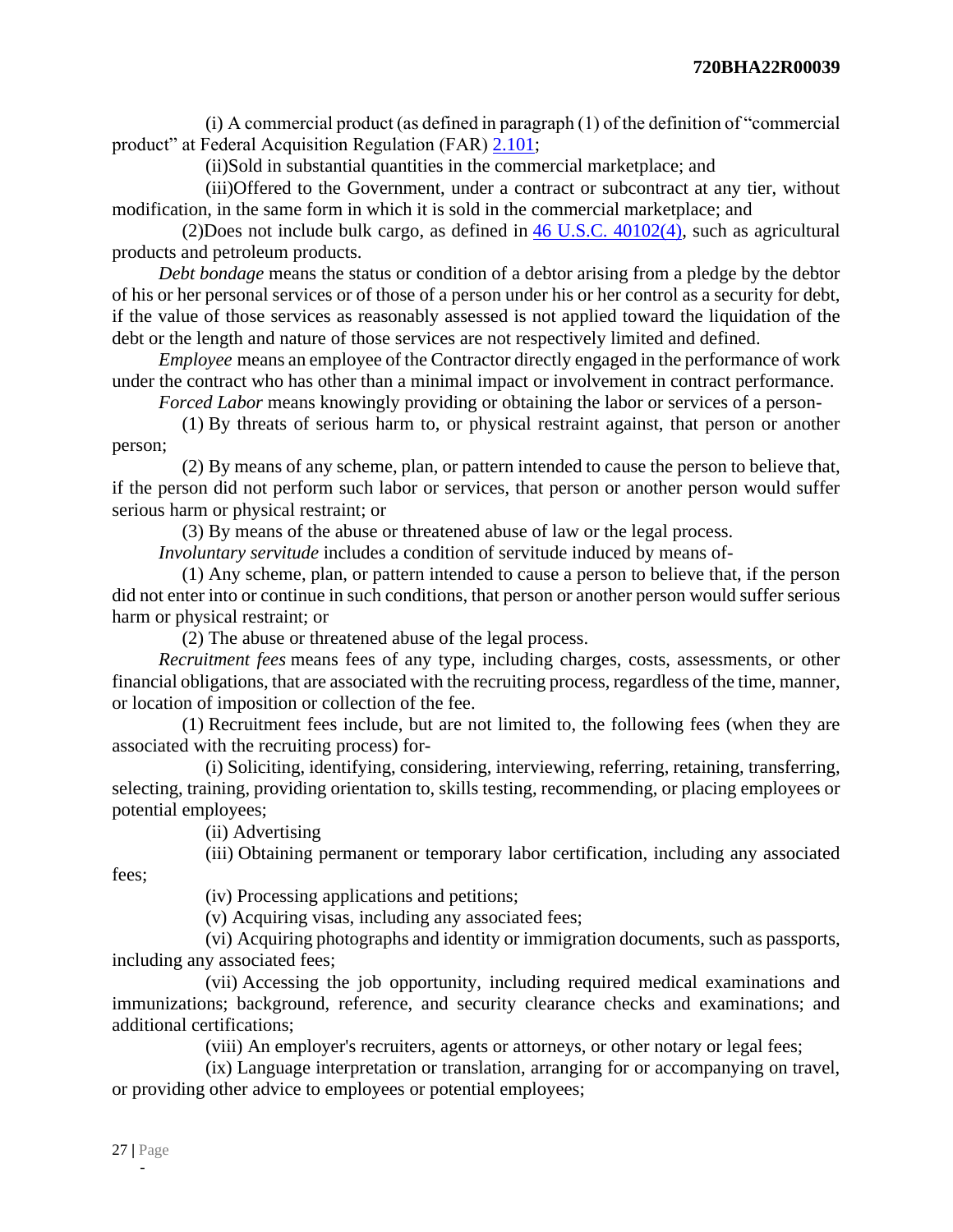(x) Government-mandated fees, such as border crossing fees, levies, or worker welfare funds;

(xi) Transportation and subsistence costs-

 (A) While in transit, including, but not limited to, airfare or costs of other modes of transportation, terminal fees, and travel taxes associated with travel from the country of origin to the country of performance and the return journey upon the end of employment; and

(B) From the airport or disembarkation point to the worksite;

(xii) Security deposits, bonds, and insurance; and

(xiii) Equipment charges.

 (2) A recruitment fee, as described in the introductory text of this definition, is a recruitment fee, regardless of whether the payment is-

(i) Paid in property or money;

(ii) Deducted from wages;

(iii) Paid back in wage or benefit concessions;

(iv) Paid back as a kickback, bribe, in-kind payment, free labor, tip, or tribute; or

 (v) Collected by an employer or a third party, whether licensed or unlicensed, including, but not limited to-

(A) Agents;

(B) Labor brokers;

(C) Recruiters;

(D) Staffing firms (including private employment and placement firms);

(E) Subsidiaries/affiliates of the employer;

(F) Any agent or employee of such entities; and

(G) Subcontractors at all tiers.

*Severe forms of trafficking in persons* means-

 (1) Sex trafficking in which a commercial sex act is induced by force, fraud, or coercion, or in which the person induced to perform such act has not attained 18 years of age; or

 (2) The recruitment, harboring, transportation, provision, or obtaining of a person for labor or services, through the use of force, fraud, or coercion for the purpose of subjection to involuntary servitude, peonage, debt bondage, or slavery.

 "Sex trafficking" means the recruitment, harboring, transportation, provision, or obtaining of a person for the purpose of a commercial sex act.

 *Subcontract* means any contract entered into by a subcontractor to furnish supplies or services for performance of a prime contract or a subcontract.

 *Subcontractor* means any supplier, distributor, vendor, or firm that furnishes supplies or services to or for a prime contractor or another subcontractor.

*United States* means the 50 States, the District of Columbia, and outlying areas.

 (b) *Policy.* The United States Government has adopted a policy prohibiting trafficking in persons including the trafficking-related activities of this clause. Contractors, contractor employees, and their agents shall not-

 (1) Engage in severe forms of trafficking in persons during the period of performance of the contract;

(2) Procure commercial sex acts during the period of performance of the contract;

(3) Use forced labor in the performance of the contract;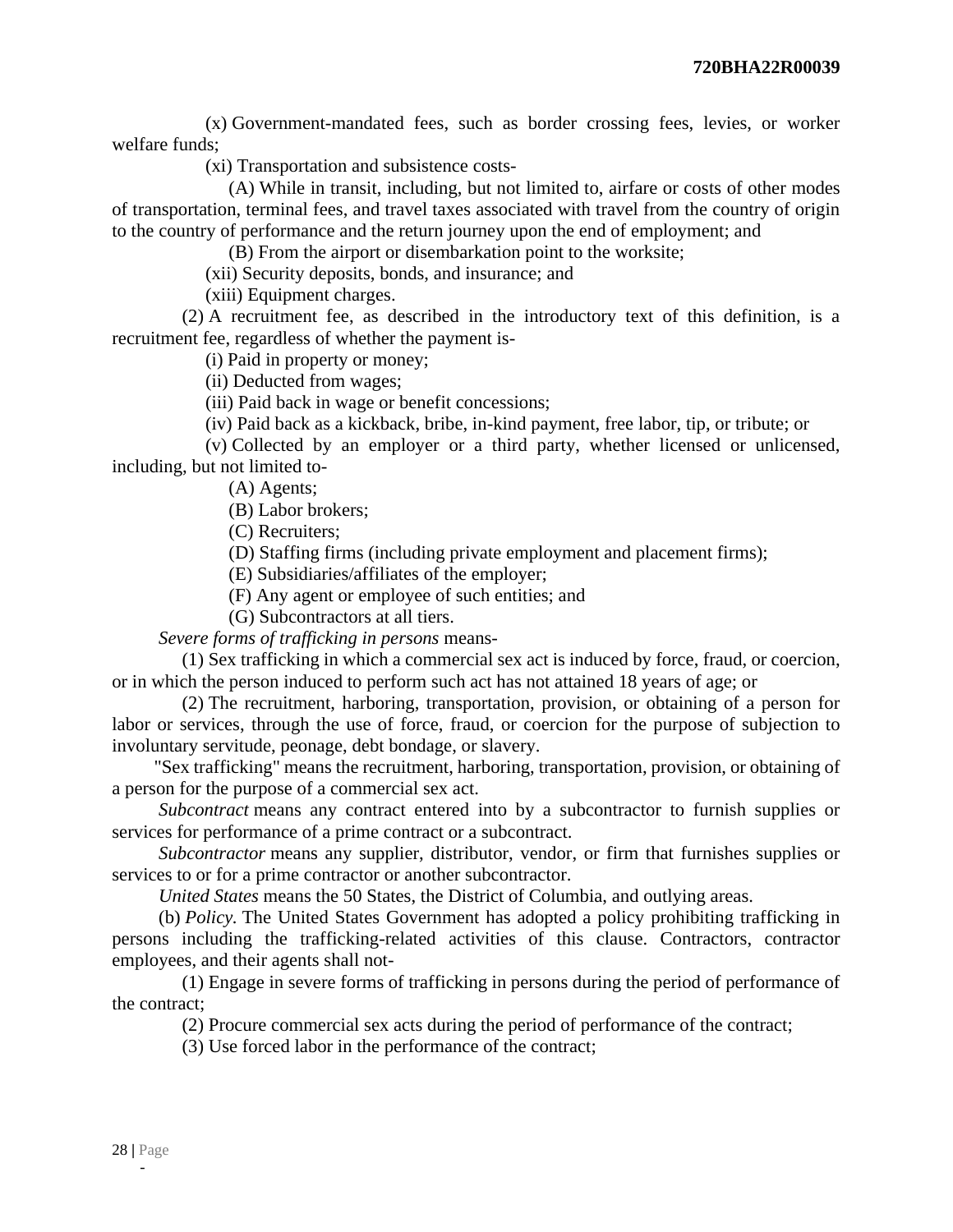(4) Destroy, conceal, confiscate, or otherwise deny access by an employee to the employee's identity or immigration documents, such as passports or drivers' licenses, regardless of issuing authority;

(5)

(i) Use misleading or fraudulent practices during the recruitment of employees or offering of employment, such as failing to disclose, in a format and language understood by the employee or potential employee, basic information or making material misrepresentations during the recruitment of employees regarding the key terms and conditions of employment, including wages and fringe benefits, the location of work, the living conditions, housing and associated costs (if employer or agent provided or arranged), any significant costs to be charged to the employee or potential employee, and, if applicable, the hazardous nature of the work;

 (ii) Use recruiters that do not comply with local labor laws of the country in which the recruiting takes place;

(6) Charge employees or potential employees recruitment fees;

(7)

(i) Fail to provide return transportation or pay for the cost of return transportation upon the end of employment-

 (A) For an employee who is not a national of the country in which the work is taking place and who was brought into that country for the purpose of working on a U.S. Government contract or subcontract (for portions of contracts performed outside the United States); or

 (B) For an employee who is not a United States national and who was brought into the United States for the purpose of working on a U.S. Government contract or subcontract, if the payment of such costs is required under existing temporary worker programs or pursuant to a written agreement with the employee (for portions of contracts performed inside the United States); except that-

(ii) The requirements of paragraphs  $(b)(7)(i)$  of this clause shall not apply to an employee who is-

 (A) Legally permitted to remain in the country of employment and who chooses to do so; or

 (B) Exempted by an authorized official of the contracting agency from the requirement to provide return transportation or pay for the cost of return transportation;

(iii) The requirements of paragraph  $(b)(7)(i)$  of this clause are modified for a victim of trafficking in persons who is seeking victim services or legal redress in the country of employment, or for a witness in an enforcement action related to trafficking in persons. The contractor shall provide the return transportation or pay the cost of return transportation in a way that does not obstruct the victim services, legal redress, or witness activity. For example, the contractor shall not only offer return transportation to a witness at a time when the witness is still needed to testify. This paragraph does not apply when the exemptions at paragraph (b)(7)(ii) of this clause apply.

 (8) Provide or arrange housing that fails to meet the host country housing and safety standards; or

 (9) If required by law or contract, fail to provide an employment contract, recruitment agreement, or other required work document in writing. Such written work document shall be in a language the employee understands. If the employee must relocate to perform the work, the work document shall be provided to the employee at least five days prior to the employee relocating.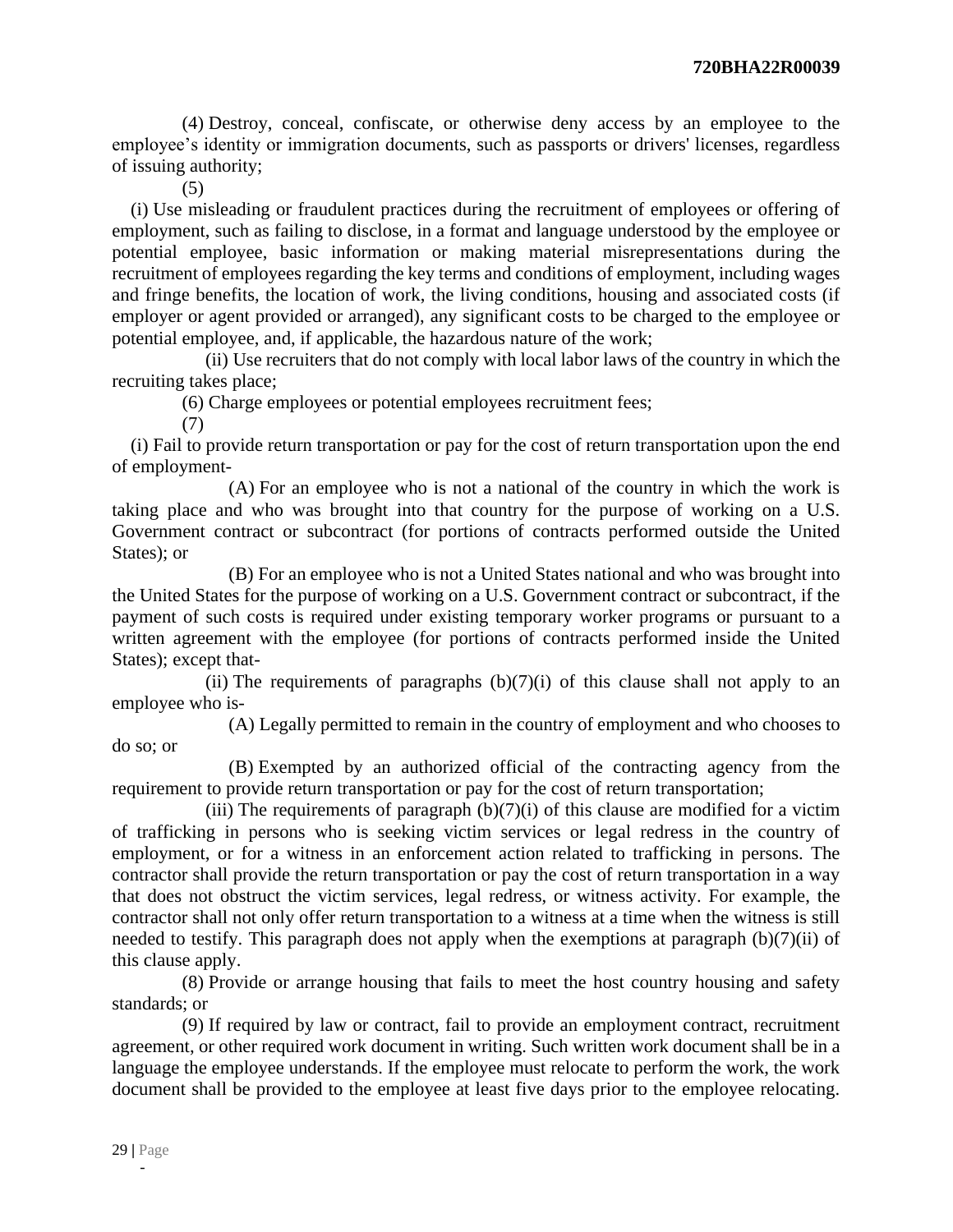The employee's work document shall include, but is not limited to, details about work description, wages, prohibition on charging recruitment fees, work location(s), living accommodations and associated costs, time off, roundtrip transportation arrangements, grievance process, and the content of applicable laws and regulations that prohibit trafficking in persons.

(c) *Contractor requirements*. The Contractor shall-

(1) Notify its employees and agents of-

 (i) The United States Government's policy prohibiting trafficking in persons, described in paragraph (b) of this clause; and

 (ii) The actions that will be taken against employees or agents for violations of this policy. Such actions for employees may include, but are not limited to, removal from the contract, reduction in benefits, or termination of employment; and

 (2) Take appropriate action, up to and including termination, against employees, agents, or subcontractors that violate the policy in paragraph (b) of this clause.

(d) *Notification.*

(1) The Contractor shall inform the Contracting Officer and the agency Inspector General immediately of-

 (i) Any credible information it receives from any source (including host country law enforcement) that alleges a Contractor employee, subcontractor, subcontractor employee, or their agent has engaged in conduct that violates the policy in paragraph (b) of this clause (see also [18](http://uscode.house.gov/browse.xhtml;jsessionid=114A3287C7B3359E597506A31FC855B3)  [U.S.C. 1351,](http://uscode.house.gov/browse.xhtml;jsessionid=114A3287C7B3359E597506A31FC855B3) Fraud in Foreign Labor Contracting, and  $52.203-13(b)(3)(i)(A)$  $52.203-13(b)(3)(i)(A)$ , if that clause is included in the solicitation or contract, which requires disclosure to the agency Office of the Inspector General when the Contractor has credible evidence of fraud); and

 (ii) Any actions taken against a Contractor employee, subcontractor, subcontractor employee, or their agent pursuant to this clause.

 (2) If the allegation may be associated with more than one contract, the Contractor shall inform the contracting officer for the contract with the highest dollar value.

 (e) *Remedies.* In addition to other remedies available to the Government, the Contractor's failure to comply with the requirements of paragraphs  $(c)$ ,  $(d)$ ,  $(g)$ ,  $(h)$ , or  $(i)$  of this clause may result in-

 (1) Requiring the Contractor to remove a Contractor employee or employees from the performance of the contract;

(2) Requiring the Contractor to terminate a subcontract;

 (3) Suspension of contract payments until the Contractor has taken appropriate remedial action;

 (4) Loss of award fee, consistent with the award fee plan, for the performance period in which the Government determined Contractor non-compliance;

(5) Declining to exercise available options under the contract;

 (6) Termination of the contract for default or cause, in accordance with the termination clause of this contract; or

(7) Suspension or debarment.

 (f) *Mitigating and aggravating factors.* When determining remedies, the Contracting Officer may consider the following:

 (1) *Mitigating factors*. The Contractor had a Trafficking in Persons compliance plan or an awareness program at the time of the violation, was in compliance with the plan, and has taken appropriate remedial actions for the violation, that may include reparation to victims for such violations.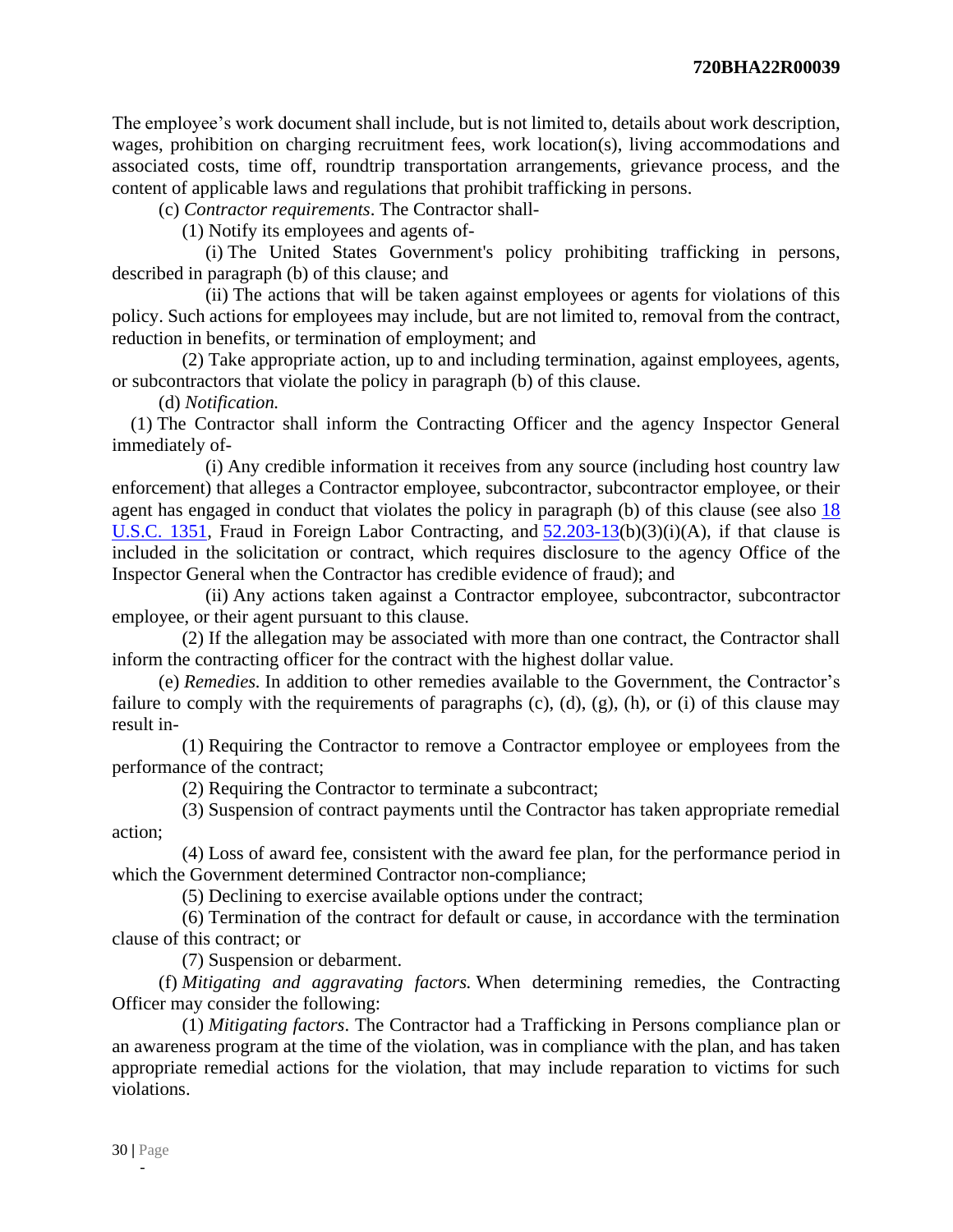(2) *Aggravating factors*. The Contractor failed to abate an alleged violation or enforce the requirements of a compliance plan, when directed by the Contracting Officer to do so.

(g) *Full cooperation*.

(1) The Contractor shall, at a minimum-

 (i) Disclose to the agency Inspector General information sufficient to identify the nature and extent of an offense and the individuals responsible for the conduct;

 (ii) Provide timely and complete responses to Government auditors' and investigators' requests for documents;

 (iii) Cooperate fully in providing reasonable access to its facilities and staff (both inside and outside the U.S.) to allow contracting agencies and other responsible Federal agencies to conduct audits, investigations, or other actions to ascertain compliance with the Trafficking Victims Protection Act of 2000 [\(22 U.S.C. chapter 78\)](http://uscode.house.gov/browse.xhtml;jsessionid=114A3287C7B3359E597506A31FC855B3), E.O. 13627, or any other applicable law or regulation establishing restrictions on trafficking in persons, the procurement of commercial sex acts, or the use of forced labor; and

 (iv) Protect all employees suspected of being victims of or witnesses to prohibited activities, prior to returning to the country from which the employee was recruited, and shall not prevent or hinder the ability of these employees from cooperating fully with Government authorities.

 (2) The requirement for full cooperation does not foreclose any Contractor rights arising in law, the FAR, or the terms of the contract. It does not-

 (i) Require the Contractor to waive its attorney-client privilege or the protections afforded by the attorney work product doctrine;

 (ii) Require any officer, director, owner, employee, or agent of the Contractor, including a sole proprietor, to waive his or her attorney client privilege or Fifth Amendment rights; or

(iii) Restrict the Contractor from-

(A) Conducting an internal investigation; or

 (B) Defending a proceeding or dispute arising under the contract or related to a potential or disclosed violation.

(h) *Compliance plan*.

(1) This paragraph (h) applies to any portion of the contract that-

 (i) Is for supplies, other than commercially available off-the-shelf items, acquired outside the United States, or services to be performed outside the United States; and

(ii) Has an estimated value that exceeds \$550,000.

 (2) The Contractor shall maintain a compliance plan during the performance of the contract that is appropriate-

(i) To the size and complexity of the contract; and

 (ii) To the nature and scope of the activities to be performed for the Government, including the number of non-United States citizens expected to be employed and the risk that the contract or subcontract will involve services or supplies susceptible to trafficking in persons.

 (3) *Minimum requirements*. The compliance plan must include, at a minimum, the following:

 (i) An awareness program to inform contractor employees about the Government's policy prohibiting trafficking-related activities described in paragraph (b) of this clause, the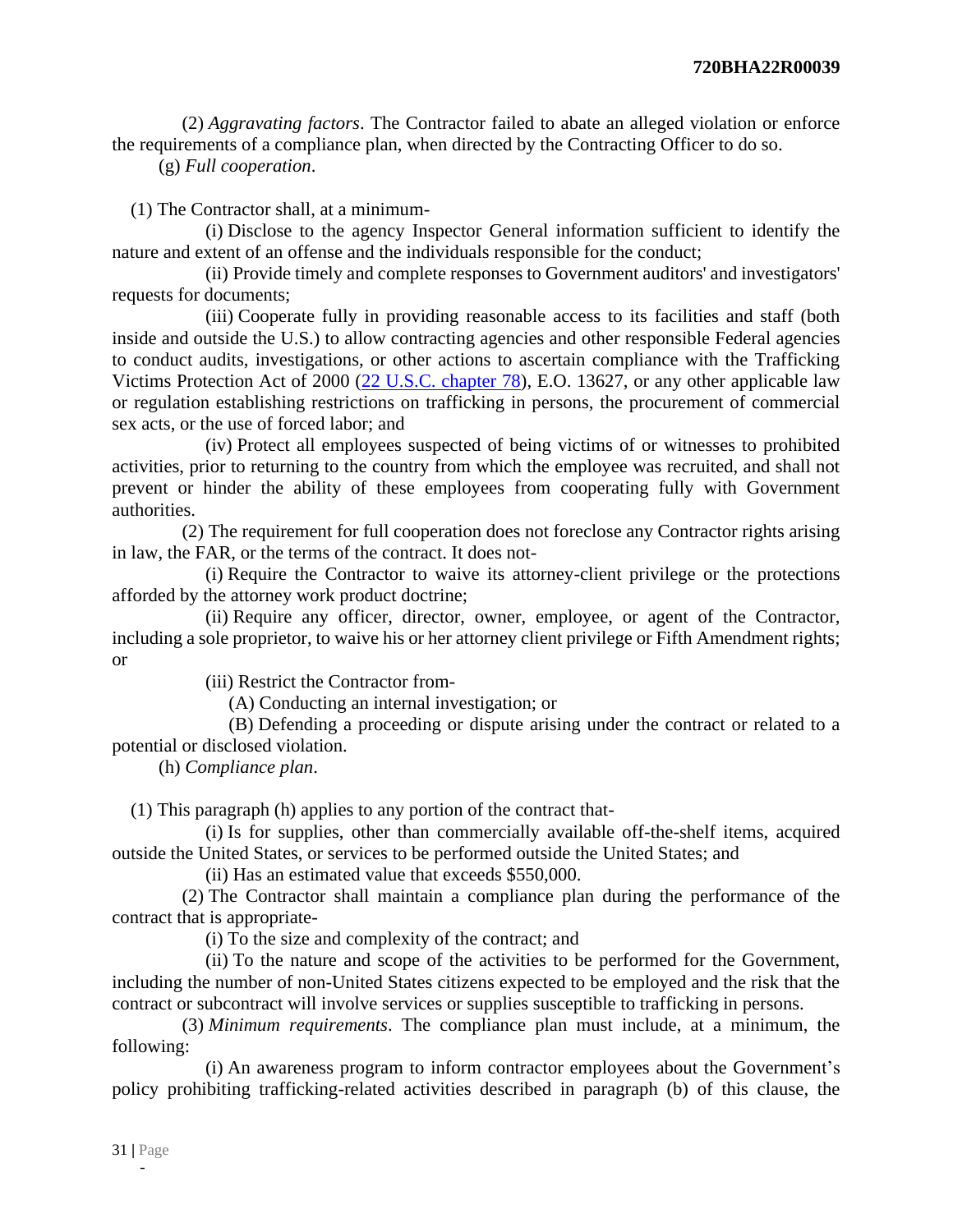activities prohibited, and the actions that will be taken against the employee for violations. Additional information about Trafficking in Persons and examples of awareness programs can be found at the website for the Department of State's Office to Monitor and Combat Trafficking in Persons at [http://www.state.gov/j/tip/.](http://www.state.gov/j/tip/)

 (ii) A process for employees to report, without fear of retaliation, activity inconsistent with the policy prohibiting trafficking in persons, including a means to make available to all employees the hotline phone number of the Global Human Trafficking Hotline at 1-844-888-FREE and its email address at [help@befree.org.](mailto:help@befree.org)

 (iii) A recruitment and wage plan that only permits the use of recruitment companies with trained employees, prohibits charging recruitment fees to the employees or potential employees and ensures that wages meet applicable host-country legal requirements or explains any variance.

 (iv) A housing plan, if the Contractor or subcontractor intends to provide or arrange housing, that ensures that the housing meets host-country housing and safety standards.

 (v) Procedures to prevent agents and subcontractors at any tier and at any dollar value from engaging in trafficking in persons (including activities in paragraph (b) of this clause) and to monitor, detect, and terminate any agents, subcontracts, or subcontractor employees that have engaged in such activities.

(4) *Posting*.

(i) The Contractor shall post the relevant contents of the compliance plan, no later than the initiation of contract performance, at the workplace (unless the work is to be performed in the field or not in a fixed location) and on the Contractor's Web site (if one is maintained). If posting at the workplace or on the Web site is impracticable, the Contractor shall provide the relevant contents of the compliance plan to each worker in writing.

 (ii) The Contractor shall provide the compliance plan to the Contracting Officer upon request.

 (5) *Certification*. Annually after receiving an award, the Contractor shall submit a certification to the Contracting Officer that-

 (i) It has implemented a compliance plan to prevent any prohibited activities identified at paragraph (b) of this clause and to monitor, detect, and terminate any agent, subcontract or subcontractor employee engaging in prohibited activities; and

(ii) After having conducted due diligence, either-

 (A) To the best of the Contractor's knowledge and belief, neither it nor any of its agents, subcontractors, or their agents is engaged in any such activities; or

 (B) If abuses relating to any of the prohibited activities identified in paragraph (b) of this clause have been found, the Contractor or subcontractor has taken the appropriate remedial and referral actions.

(i) *Subcontracts*.

(1) The Contractor shall include the substance of this clause, including this paragraph (i), in all subcontracts and in all contracts with agents. The requirements in paragraph (h) of this clause apply only to any portion of the subcontract that-

 (i) Is for supplies, other than commercially available off-the-shelf items, acquired outside the United States, or services to be performed outside the United States; and

(ii) Has an estimated value that exceeds \$550,000.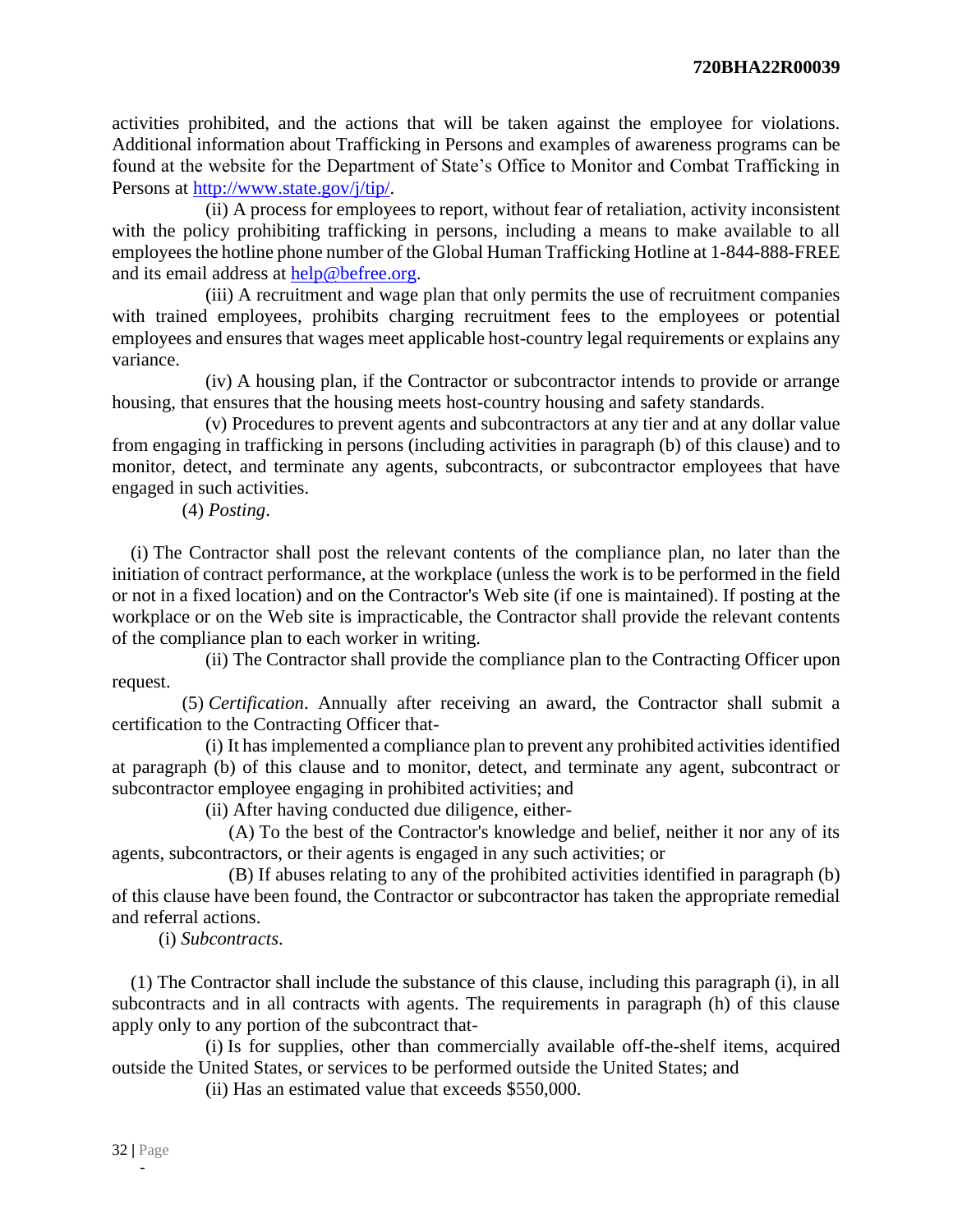(2) If any subcontractor is required by this clause to submit a certification, the Contractor shall require submission prior to the award of the subcontract and annually thereafter. The certification shall cover the items in paragraph (h)(5) of this clause.

(End of Clause)

# **ATTACHMENT 5**

52.223-99, Alternate 70 ENSURING ADEQUATE COVID-19 SAFETY PROTOCOLS FOR FEDERAL CONTRACTORS (OCT 2021)-Alternate 70 (OCT 2021) (M/OAA-DEV-FAR-22-01c)

USAID will take no action to enforce the clause (FAR 52.223-99) implementing the requirements of Executive Order 14042, absent further written notice from USAID, where the place of performance identified in the contract is in a U.S. state or outlying area subject to a court order prohibiting the application of requirements pursuant to the Executive Order (hereinafter, "Excluded State or Outlying Area"). In all other circumstances, USAID will enforce the clause, except for contractor employees who perform substantial work on or in connection with a covered contract in an Excluded State or Outlying Area, or in a covered contractor workplace located in an Excluded State or Outlying Area. A current list of such Excluded States and Outlying Areas is maintained at https://www.saferfederalworkforce.gov/contractors/.

(End of clause)